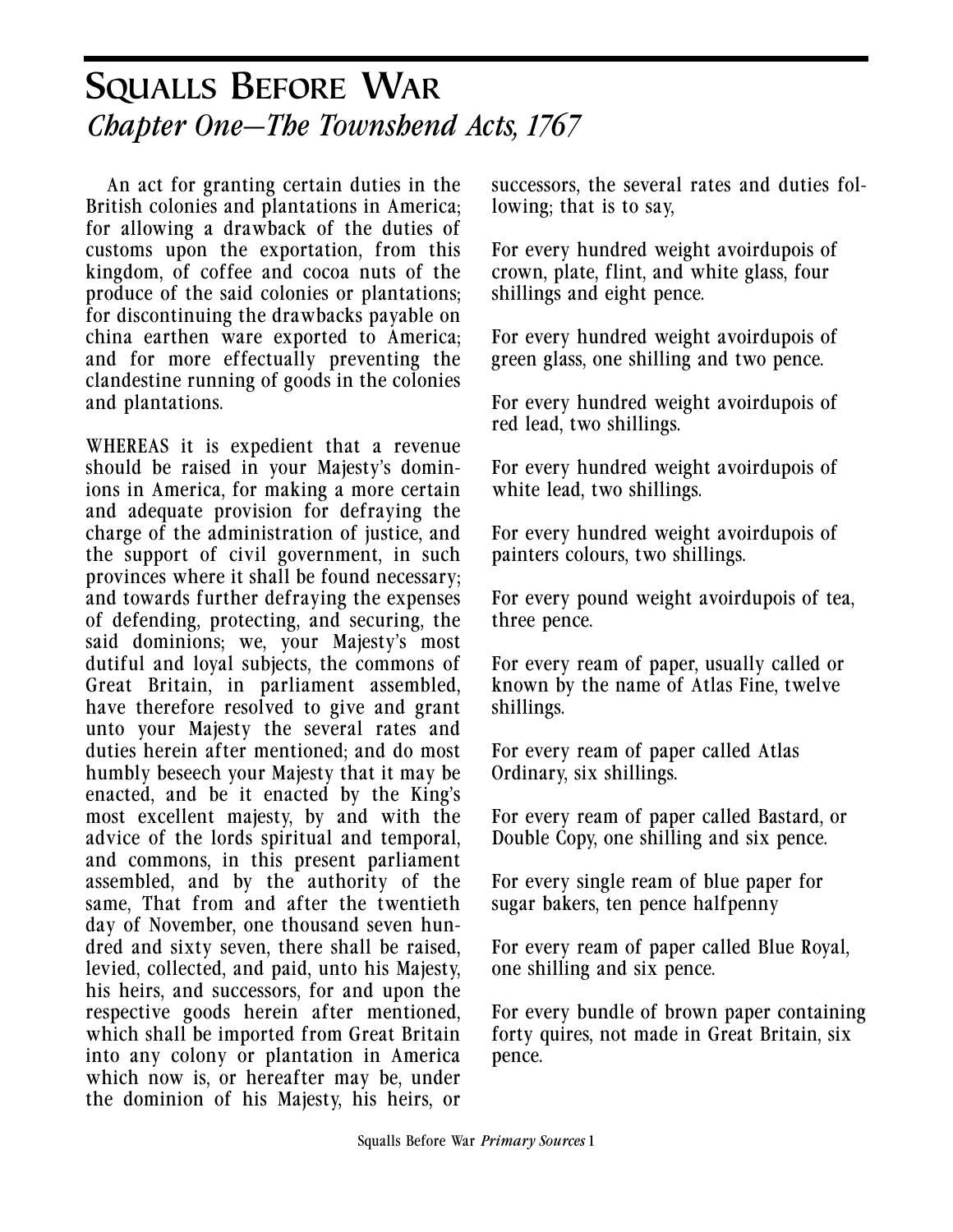For every ream of paper called Brown Cap, not made in Great Britain, nine pence.

For every ream of paper called Brown Large Cap, made in Great Britain, four pence halfpenny.

For every ream of paper called Small Ordinary Brown, made in Great Britain, three pence.

For every bundle, containing forty quires, of paper called Whited Brown, made in Great Britain, four pence halfpenny.

For every ream of cartridge paper, one shilling and one penny halfpenny.

For every ream of paper called Chancery Double, one shilling and six pence.

For every ream of paper called Genoa Crown Fine, on shilling and one penny halfpenny.

For every ream of paper called Genoa Crown Second, nine pence.

For every ream of paper called German Crown, nine pence. For every ream of paper called Fine Printing Crown, nine pence.

For every ream of paper called Second Ordinary Printing Crown, six pence three farthings.

For every ream of paper called Crown Fine, made in Great Britain, nine pence.

For every ream of paper called Crown Second, made in Great Britain, six pence three farthings.

For every ream of paper called Demy Fine, not made in Great Britain, three shillings.

For every ream of paper called Demy Second, not made in Great Britain, one shilling and four pence halfpenny.

For every ream of paper called Demy Fine, made in Great Britain, one shilling and one penny halfpenny.

For every ream of paper called Demy Second, made in Great Britain, nine pence.

For every ream of paper called Demy Printing, one shilling and three pence.

For every ream of paper called Genoa Demy Fine, one shilling and six pence.

For every ream of paper called Genoa Demy Second, one shilling and one penny halfpenny.

For every ream of paper called German Demy, one shilling and one penny halfpenny.

For every ream of paper called Elephant Fine, six shillings.

For every ream of paper called Elephant Ordinary, two shillings and five pence farthing.

For every ream of paper called Genoa Fools Cap Fine, one shilling and one penny halfpenny.

For every ream of paper called Genoa Fools Cap Second, nine pence.

For every ream of paper called German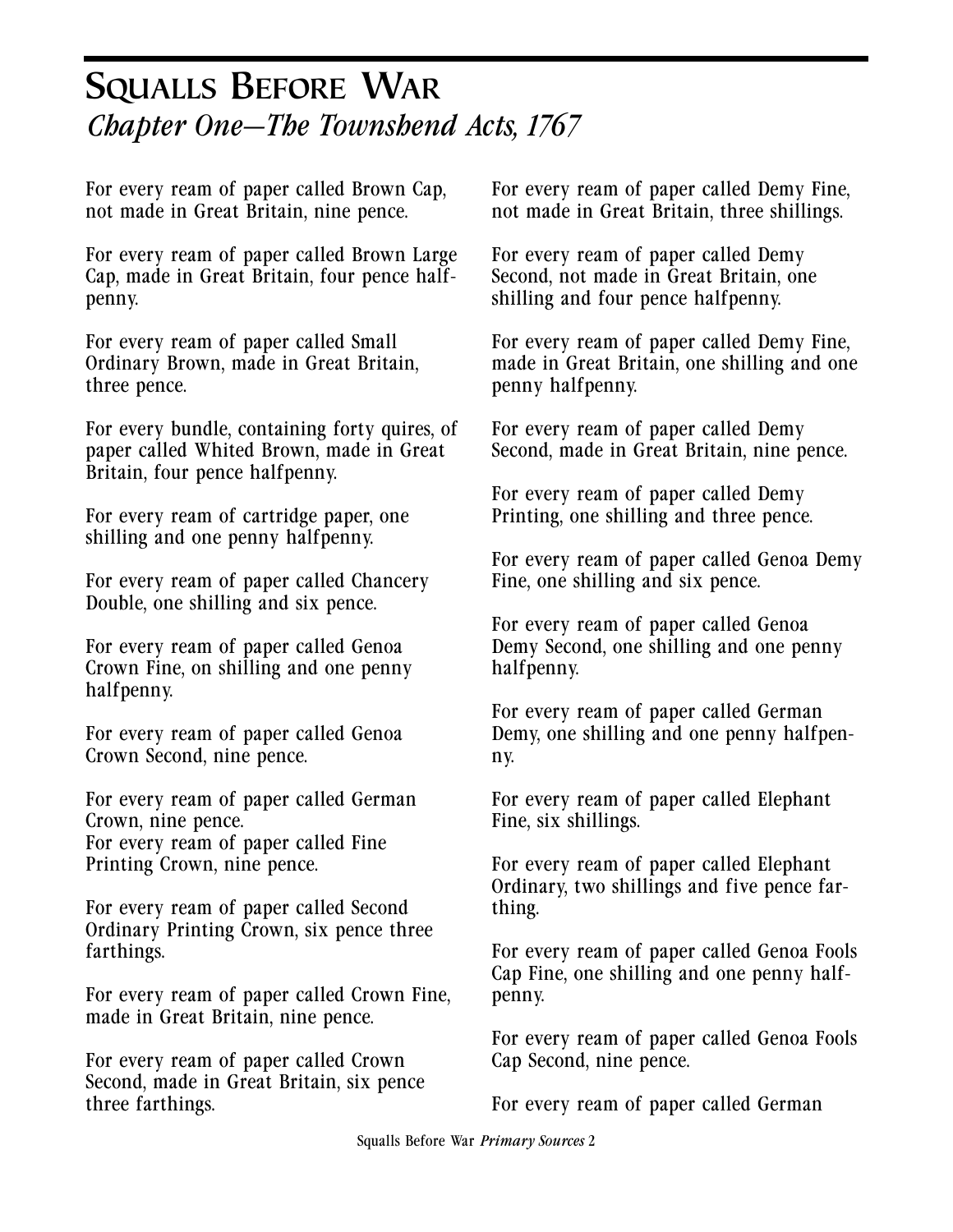Fools Cap, nine pence.

For every ream of paper called Fine Printing Fools Cap, nine pence.

For every ream of paper called Second Ordinary Printing Fools Cap, six pence three farthings.

For every ream of any other paper called Fools Cap Fine, not made in Great Britain, one shilling and ten pence halfpenny.

For every ream of any other paper called Fools Cap Fine Second, not made in Great Britain, one shilling and six pence.

For every ream of paper Fools Cap Fine, made in Great Britain, nine pence.

For every ream of paper called Fools Cap Second, made in Great Britain, six pence three farthings.

For every ream of paper called Imperial Fine, twelve shillings.

For every ream of paper called Second Writing Imperial, eight shillings and three pence.

For every ream of paper called German Lombard, nine pence.

For every ream of paper called Medium Fine, four shillings and six pence.

For every ream of paper called Genoa Medium, one shilling and ten pence halfpenny.

For every ream of paper called Second Writing Medium, three shillings.

For every ream of painted paper, not made in Great Britain, six shillings.

For every ream of paper called Fine Large Post, one shilling and ten pence halfpenny.

For every ream of paper called Small Post, one shilling and one penny halfpenny.

For every ream of paper called Fine Genoa Pot, six pence three farthings.

For every ream of paper called Second Genoa Pot, six pence three farthings.

For every ream of other paper called Superfine Pot, not made in Great Britain, one shilling and six pence.

For every ream of other paper called Second Fine Pot, not made in Great Britain, one shilling and one penny halfpenny.

For every ream of paper called Ordinary Pot, not made in Great Britain, six pence three farthings.

For every ream of paper called Fine Pot, made in Great Britain, nine pence.

For every ream of paper called Second Pot, made in Great Britain, four pence halfpenny.

For every ream of paper called Super Royal Fine, nine shillings.

For every ream of paper called Royal Fine, six shillings.

For every ream of paper called Fine Holland Royal, two shillings and five pence farthing.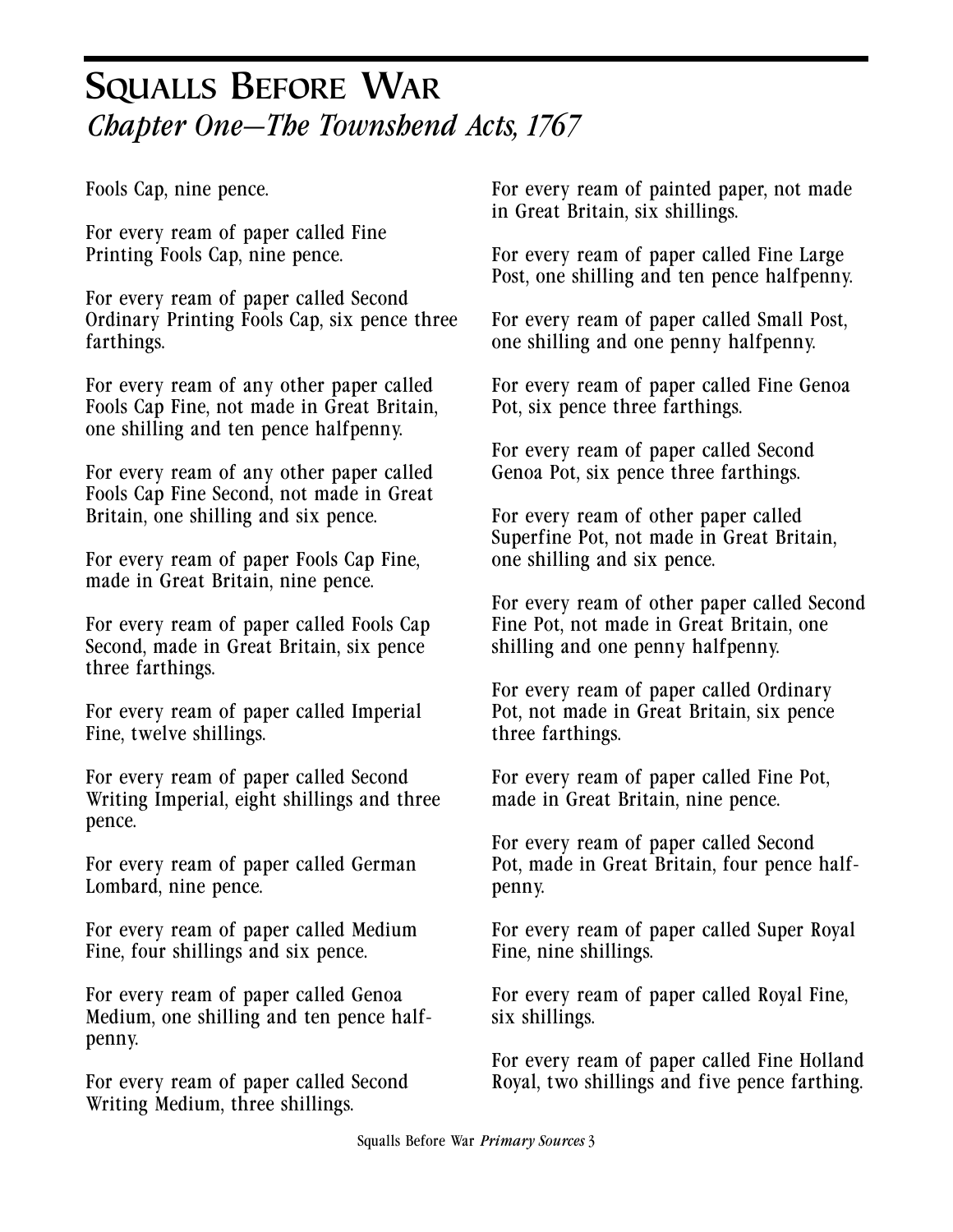For every ream of paper called Fine Holland Second, one shilling and six pence.

For every ream of paper called Second Fine Holland Royal, one shilling and six pence.

For every ream of paper called Ordinary Royal, nine pence.

For every ream of paper called Genoa Royal, two shillings and five pence farthing.

For every ream of paper called Second Writing Royal, four shillings and one penny halfpenny.

For every ream of paper called Second Writing Super Royal, six shillings.

For every hundred weight avoirdupois of paste-boards, mill-boards, and scale-boards, not made in Great Britain, three shillings and nine pence.

For every hundred weight avoirdupois of paste-boards, mill-boards, and scale-boards, made in Great Britain, two shillings and three pence.

And for and upon all paper which shall be printed, painted, or stained, in Great Britain, to serve for hangings or other uses, three farthings for every yard square, over and above the duties payable for such paper by this act, if the same had not been printed, painted, or stained; and after those rates respectively for any greater or less quantity.

II. And it is hereby further enacted by the authority aforesaid, That all other paper (not being particularly rated and charged in this act) shall pay the several and respective duties that are charged by this act, upon such paper as is nearest above in size and goodness to such unrated paper.

III. And be it declared and enacted by the authority aforesaid, That a ream of paper, chargeable by this act, shall be understood to consist of twenty quires, and each quire of twenty four sheets.

IV. And it is hereby further enacted by the authority aforesaid, That the said rates and duties, charged by this act upon goods imported into any British American colony or plantation, shall be deemed, and are hereby declared to be, sterling money of Great Britain; and shall be collected, recovered, and paid to the amount of the value which such nominal sums bear in Great Britain; and that such monies may be received and taken, according to the proportion and value of five shillings and six pence the ounce in silver; and shall be raised, levied, collected, paid, and recovered, in the same manner and form, and by such rules, ways, and means, and under such penalties and forfeitures, as any other duties, now payable to his Majesty upon goods imported into the said colonies or plantations, may be raised, levied, collected, paid, and recovered, by any act or acts of parliament now in force, as fully and effectually, to all intents and purposes, as if the several clauses, powers, directions, penalties, and forfeitures, relating thereto, were particularly repeated, and again enacted, in the body of this present act: and that all the monies that shall arise by the said duties (except the necessary charges of raising, collecting, levying, recovering, answering, paying, and accounting for the same) shall be applied, in the first place, in such manner as is herein after mentioned, in making a more certain and adequate provision for the charge of the administration of justice, and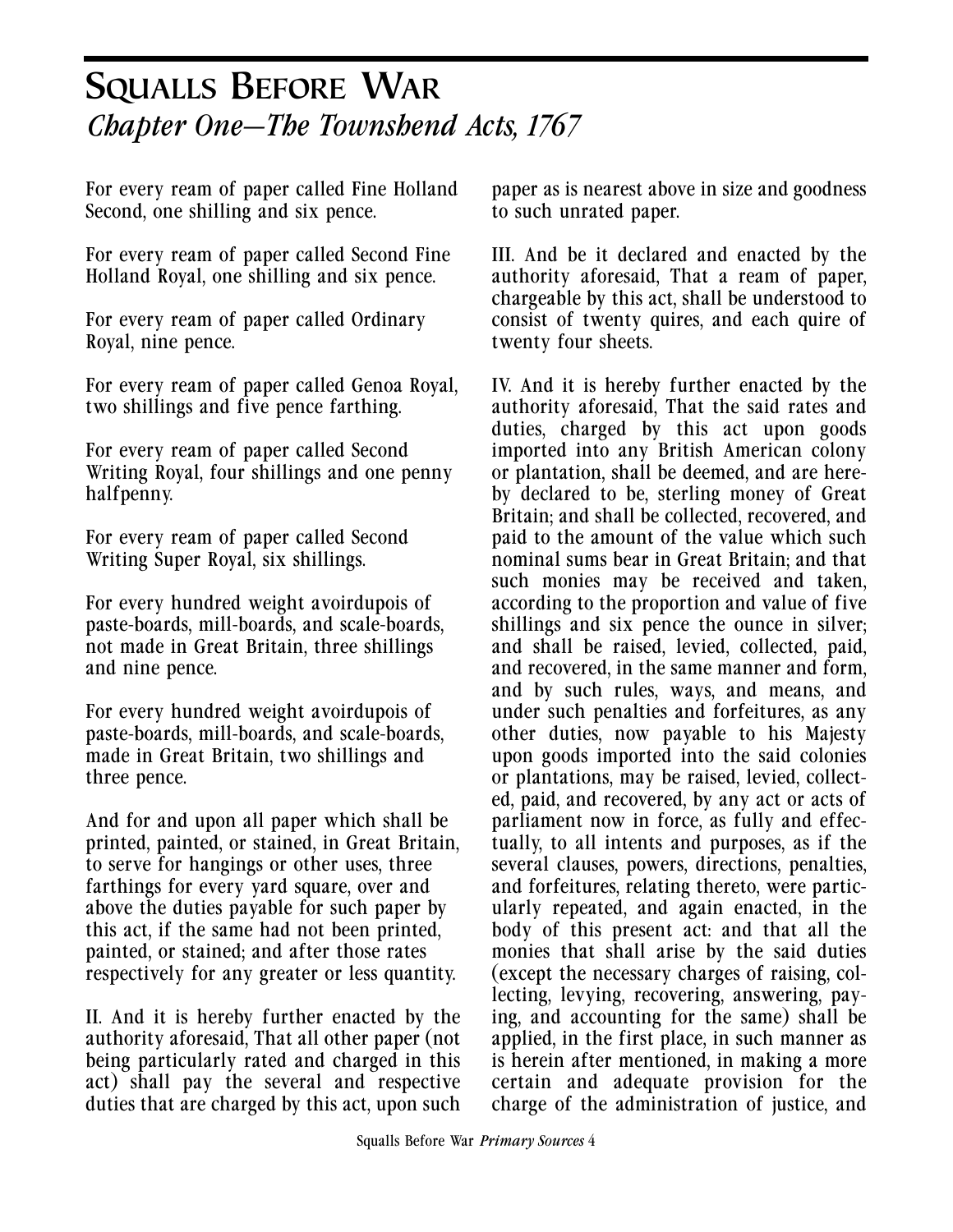the support of civil government, in such of the said colonies and plantations where it shall be found necessary; and that the residue of such duties shall be paid into the receipt of his Majesty's exchequer, and shall be entered separate and apart from all other monies paid or payable to his Majesty, his heirs, or successors; and shall be there reserved, to be from time to time disposed of by parliament towards defraying the necessary expences of defending, protecting, and securing, the British colonies and plantations in America .

V. And be it further enacted by the authority aforesaid, That his Majesty and his successors shall be, and are hereby, impowered, from time to time, by any warrant or warrants under his or their royal sign manual or sign manuals, countersigned by the high treasurer, or any three or more of the commissioners of the treasury for the time being, to cause such monies to be applied, out of the produce of the duties granted by this act, as his Majesty, or his successors, shall think proper or necessary, for defraying the charges of the administration of justice, and the support of the civil government, within all or any of the said colonies or plantations.

VI. And whereas the allowing a drawback of all the duties of customs upon the exportation, from this kingdom, of coffee and cocoa nuts, the growth of the British dominions in America, may be a means of encouraging the growth of coffee and cocoa in the said dominions; be it therefore enacted by the authority aforesaid, That from and after the said twentieth day of November, one thousand seven hundred and sixty seven, upon the exportation of any coffee or cocoa nuts, of the growth or produce of any British colony or plantation in America, from this kingdom as merchandize, the whole duties of customs, payable upon the importation of such coffee or cocoa nuts, shall be drawn back and repaid; in such manner, and under such rules, regulations, penalties, and forfeitures, as any drawback or allowance, payable out of the duties of customs upon the exportation of such coffee or cocoa nuts, was, could, or might be paid, before the passing of this act; any law, custom, or usage, to the contrary notwithstanding.

VII. And it is hereby further enacted by the authority aforesaid, That no drawback shall be allowed for any china earthen ware sold, after the passing of this act, at the sale of the united company of merchants of England trading to the East Indies, which shall be entered for exportation from Great Britain to any part of America; any law, custom, or usage, to the contrary notwithstanding.

VIII. And it is hereby further enacted by the authority aforesaid, That if any china earthen ware sold, after the passing of this act, at the sale of the said united company, shall be entered for exportation to any part of America as china earthen ware that had been sold at the sale of the said company before that time; or, if any china earthen ware shall be entered for exportation to any parts beyond the seas, other than to some part of America, in order to obtain any drawback thereon, and the said china earthen ware shall nevertheless be carried to any part of America, and landed there contrary to the true intent and meaning of this act; that then, in each and every such case, the drawback shall be forfeited; and the merchant or other person making such entry, and the master or person taking the charge of the ship or vessel on board which the said goods shall be loaden for exportation, shall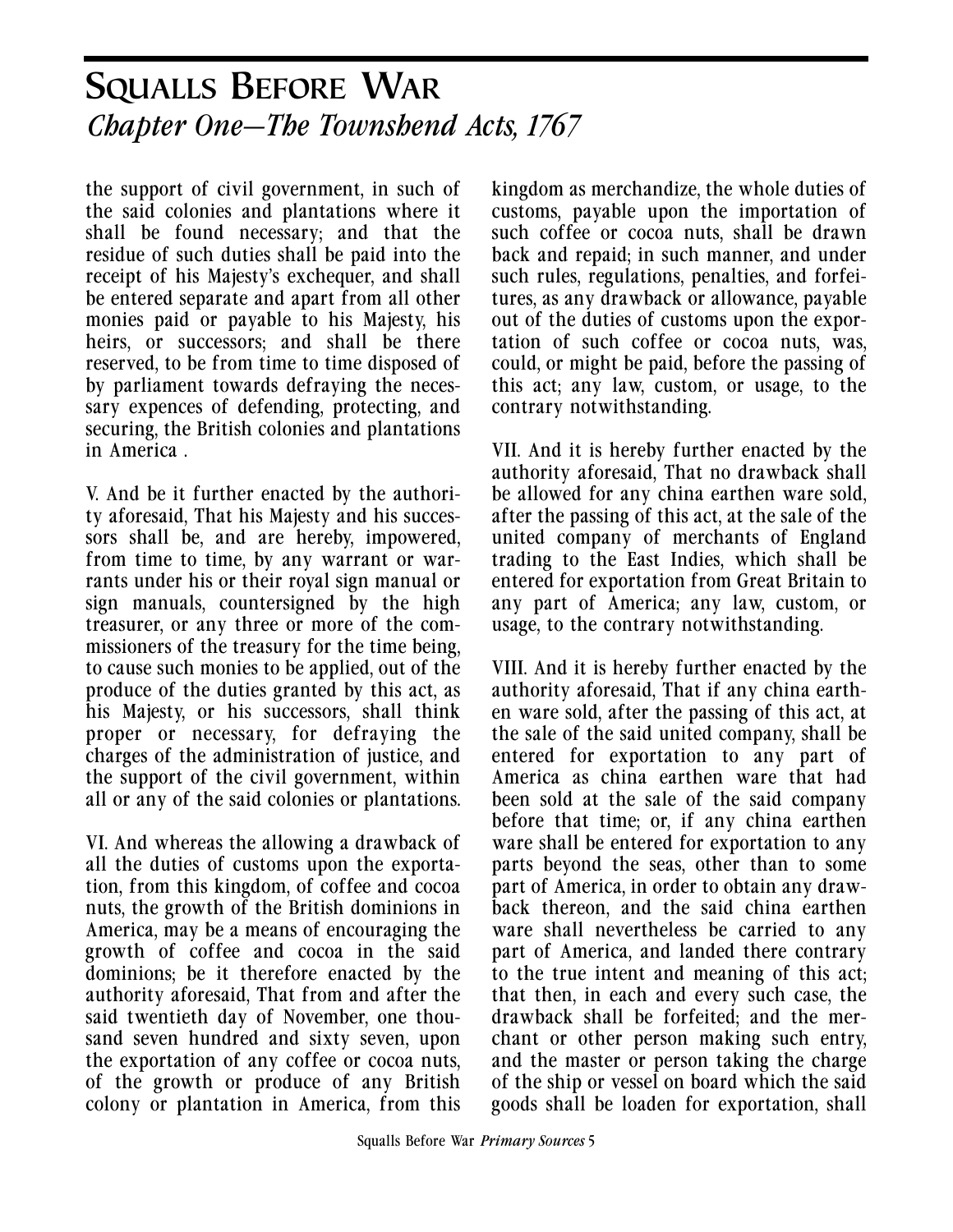forfeit double the amount of the drawback paid, or to be paid, for the same, and also treble the value of the said goods; one moiety to and for the use of his Majesty, his heirs, and successors; and the other moiety to such officer of the customs as shall sue for the same; to be prosecuted, sued for, and recovered, in such manner and form, and by the same rules and regulations, as other penalties inflicted for offences against any laws relating to the customs may be prosecuted, sued for, and recovered, by any act or acts of parliament now in force.

IX. And for the more effectual preventing the clandestine running of goods in the British dominions in America, be it further enacted by the authority aforesaid, That from and after the said twentieth day of November, one thousand seven hundred and sixty seven, the master or other person having or taking the charge or command of every ship or vessel arriving in any British colony or plantation in America shall, before he proceeds with his vessel to the place of unlading, come directly to the custom house for the port or district where he arrives, and make a just and true entry, upon oath, before the collector and comptroller, or other principal officer of the customs there, of the burthen, contents, and lading of such ship or vessel, with the particular marks, numbers, qualities, and contents, of every parcel of goods therein laden, to the best of his knowledge; also where and in what port she took in her lading; of what country built; how manned; who was master during the voyage, and who are owners thereof; and whether any, and what goods, during the course of such voyage, had or had not been discharged out of such ship or vessel, and where: and the master or other person having or taking the charge or command of every ship or vessel, going out from any British colony or plantation in America, before he shall take in, or suffer to be taken into or laden on board any such ship or vessel, any goods, wares, or merchadizes, to be exported, shall, in like manner, enter and report outwards such ship or vessel, with her name and burthen, of what country built, and how manned, with the names of the master and owners thereof, and to what port or place he intends to pass or sail: and before he shall depart with such ship or vessel out of any such colony or plantation, he shall also bring and deliver unto the collector and comptroller, or other principal officer of the customs at the port or place where he shall lade, a content in writing, under his hand, of the name of every merchant, or other person who shall have laden, or put on board any such ship or vessel, any goods or merchandize, together with the marks and numbers of such goods or merchandize: and such master or person having or taking the charge or command of every such ship or vessel, either coming into, or going out of, any British colony or plantation as aforesaid, whether such ship or vessel shall be laden or in ballast, or otherwise, shall likewise publickly, in the open custom house, to the best of his knowledge, answer upon oath to such questions as shall be demanded of him by the collector and comptroller, or other principal officer of the customs for such port or place, concerning such ship or vessel, and the destination of her voyage, or concerning any goods or merchandize that shall or may be laden on board her, upon forfeiture of one hundred pound sterling money of Great Britain, for each and every default or neglect; to be sued for, prosecuted, recovered, and divided, in the same manner and form, by the same rules and regulations in all respects, as other pecuniary penalties, for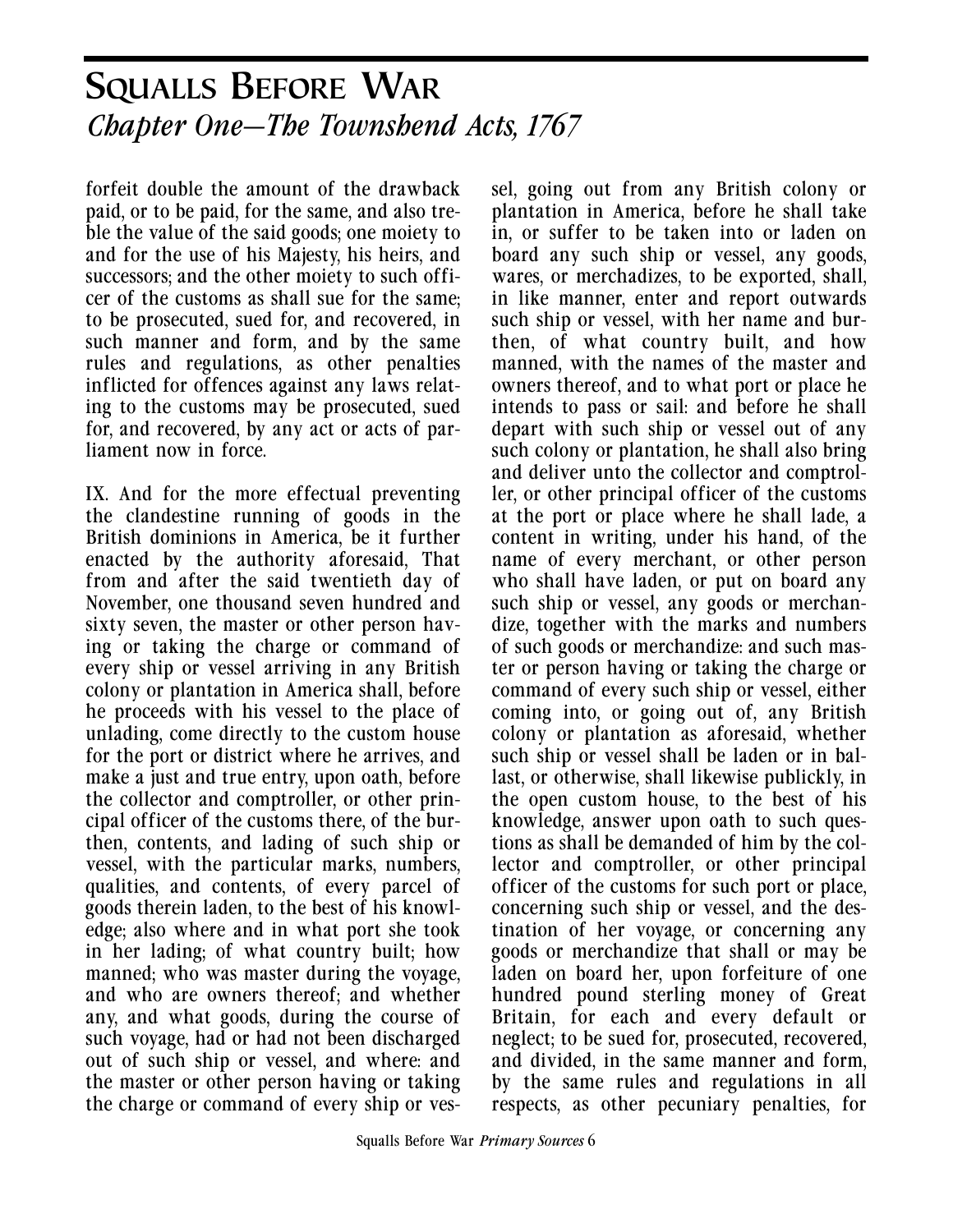offences against the laws relating to the customs or trade of his Majesty's colonies in America, may, by any act or acts of parliament now in force, be prosecuted, sued for, recovered, and divided.

X. And whereas by an act of parliament made in the fourteenth year of the reign of King Charles the Second, intituled, An act for preventing frauds, and regulating abuses, in his Majesty's customs, and several other acts now in force, it is lawful for any officer of his Majesty's customs, authorized by writ of assistance under the seal of his majesty's court or exchequer, to take a constable, headborough, or other public officer inhabiting near unto the place, and in the day-time to enter and go into any house, shop, cellar, warehouse, or room or other place, and, in case of resistance, to break open doors, chests, trunks, and other package there, to seize, and from thence to bring, any kinds of goods or merchandize whatsoever prohibited or uncustomed, and to put and secure the same in his Majesty's store-house next to the place where such seizure shall be made: and whereas by an act made in the seventh and eighth years of the reign of King William the Third, intituled, An act for preventing frauds, and regulating abuses, in the plantation trade, it is, amongst other things, enacted, that the officers for collecting and managing his Majesty's revenue, and inspecting the plantation trade, in America, shall have the same powers and authorities to enter houses or warehouses, to search for and seize goods prohibited to be imported or exported into or out of any of the said plantations, or for which any duties are payable, or ought to have been paid; and that the like assistance shall be given to the said officers in the execution of their office, as, by the said recited act of the fourteenth year of King Charles the Second, is provided for the officers in England: but, no authority being expressly given by the said act, made in the seventh and eighth years of the reign of King William the Third, to any particular court to grant such writs of assistance for the officers of the customs in the said plantations, it is doubted whether such officers can legally enter houses and other places on land, to search for and seize goods, in the manner directed by the said recited acts : To obviate which doubts for the future, and in order to carry the intention of the said recited acts into effectual execution, be it enacted, and it is hereby enacted by the authority aforesaid, That from and after the said twentieth day of November, one thousand seven hundred and sixty seven, such writs of assistance, to authorize and impower the officer of his Majesty's customs to enter and go into any house, warehouse, shop, cellar, or other place, in the British colonies of plantations of America, to search for and seize prohibited or uncustomed goods, in the manner directed by the said recited acts, shall and may be granted by the said superior or supreme courts of justice having jurisdiction within such colony or plantation respectively.

XI. And be it further enacted by the authority aforesaid, That if any action or suit shall be commenced either in Great Britain or America, against any person or persons for any thing done in pursuance of this act, the defendant or defendants in such action or suit may plead the general issue, and give this act, and the special matter, in evidence at any trial to be had thereupon; and that the same was done in pursuance and by the authority of this act: and if it shall appear so to have been done, the jury shall find for the defendant or defendants: and if the plaintiff shall be nonsuited, or discontinue his action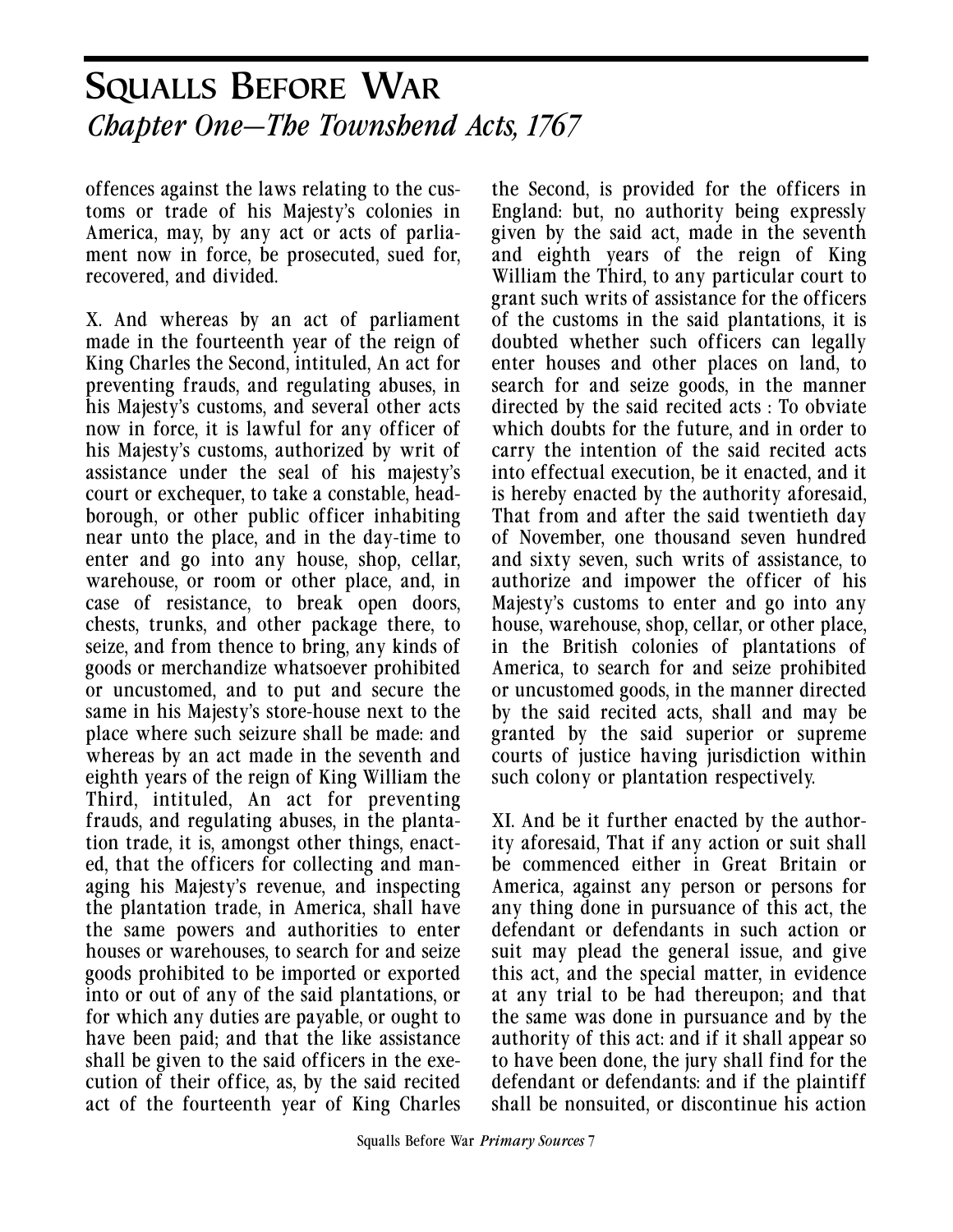after the defendant or defendants shall have appeared, or if judgement shall be given upon any verdict or demurrer against the plaintiff; the defendant or defendants shall recover treble costs, and have the like remedy for the same as defendants have in other cases by law.

#### CAP. XLVII.

An act for discontinuing the duties on logwood exported; for taking off the duties on Succus Liquoritiae imported, and for granting other duties in lieu thereof; for explaining such parts of two acts made in the tenth and twelfth years of the reign of Queen Anne, as relate to certain duties on silks, printed, painted, or stained, in Great Britain; for granting a duty upon the exportation of such rice as shall have been imported duty-free, in pursuance of an act made in this session of parliament: and for more effectually preventing the wear of foreign lace and needle work which are prohibited to be imported into this kingdom,

WHEREAS the discontinuing the duty payable upon the exportation of logwood from this kingdom, may be a means of encouraging the importation thereof; May it please your Majesty that it may be enacted, and be it enacted by the King's most excellent majesty, by and with the advice and consent of the lords spiritual and temporal, and commons, in this present parliament assembled, and by the authority of the same, That from and after the twentieth day of July, one thousand seven and sixty seven, the duty now payable upon logwood, exported from this kingdom to any parts beyond the seas, shall cease, determine, and be no longer paid or payable; any law, custom or usage, to the contrary notwithstanding.

II. Provided always, and it is hereby further enacted by the authority aforesaid, That due entries shall be made at the custom-house of all such logwood, upon which the duty is taken off by this act; and such logwood shall be shipped outwards in the presence of the proper officers of the customs appointed for that purpose; and the exportation thereof shall be in British built ships or vessels, navigated according to law; and the said logwood shall be liable to the same duty as if this act had never been made; any thing herein before contained to the contrary notwithstanding.

III. And whereas Succus Liquoritiae is rated in the book of rates made in the twelfth year of the reign of King Charles the Second,at one shilling per pound weight; according to which value, the duties now payable upon Succus Liquoritiae, imported into this kingdom, amount to seven pounds, two shillings, and six pence, for every hundred weight thereof: and whereas it has been found, by experience, that the said duties are too high; which has induced many persons to import clandestinely great quantities of such Succus Liquoritiae, to the prejudice of the revenue and the fair trader : For remedy whereof, be it enacted by the authority aforesaid, That from and after the twentieth day of July, one thousand seven hundred and sixty seven, the several duties payable upon the importation of Succus Liquoritiae shall cease, determine, and be no longer paid; and in lieu thereof, there shall be paid and payable to his Majesty, his heirs, and successors, for every hundred weight avoirdupois of Succus Liquoritiae, which from and after the said twentieth day of July, one thousand seven hundred and sixty seven, shall be imported into Great Britain, the sum of thirty shillings.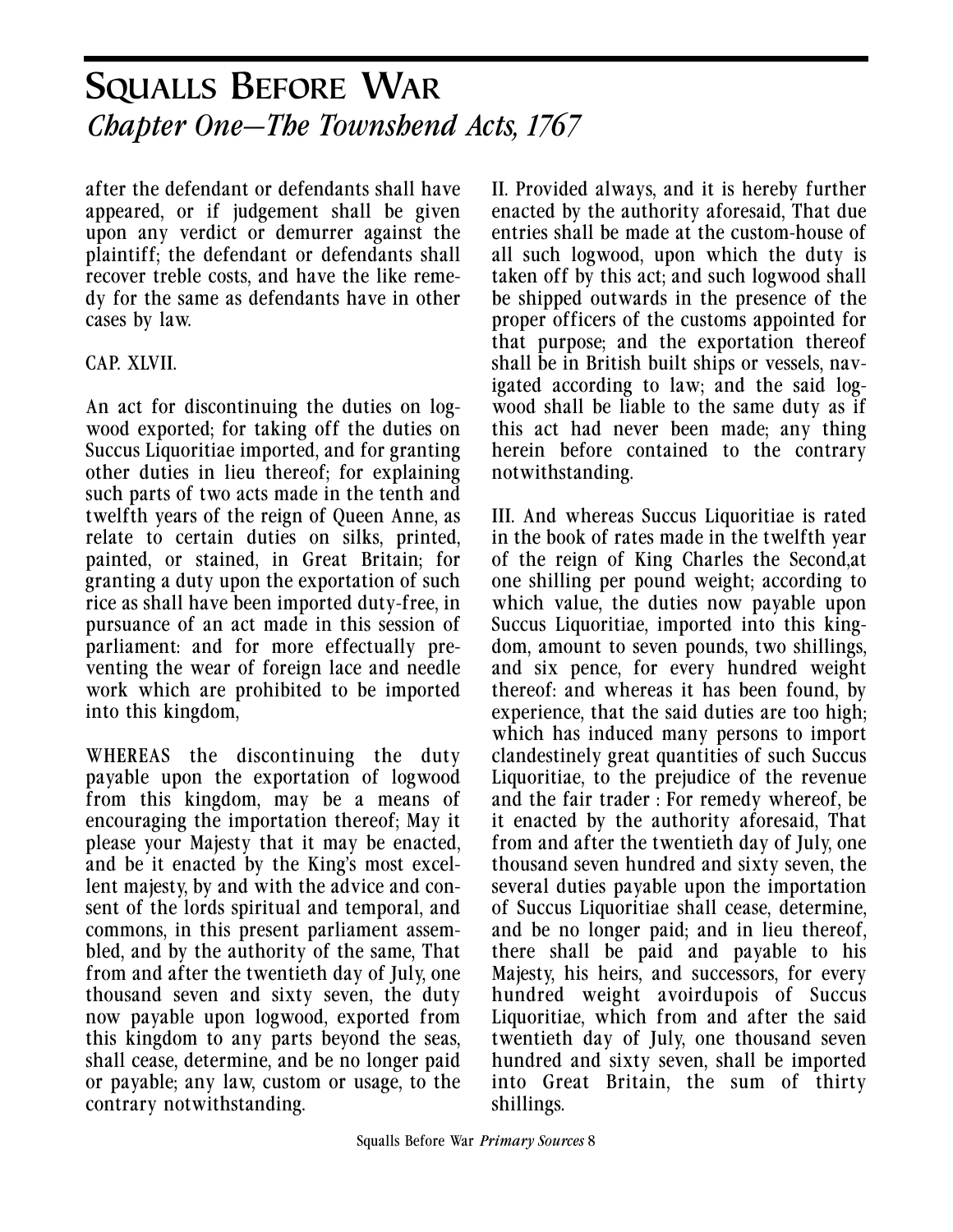IV. And it is hereby further enacted by the authority aforesaid, That the said duty by this act granted shall be paid down in ready money, without any discount or allowance; and shall not be afterwards drawn back or repaid upon the exportation of the same goods; and shall be raised, levied, collected, and paid, in the same manner and form, and by such rules, ways, and means, and under such penalties and forfeitures, as the duties upon Succus Liquoritiae hereby determined, or any of them, might have been raised, levied, recovered, and paid, if the same, or any of them, had continued.

V. And it is hereby enacted by the authority aforesaid, That the duties to arise upon the importation of Succus Liquoritiae pursuant to this act (the necessary charges of management excepted) shall be appropriated and applied, as near as may be, to the same uses and purposes as the present duties upon drugs, rated by the book of rates made in the twelfth year of the reign of King Charles the Second, are applicable, or ought to be applied.

VI . And whereas by an act passed in the tenth year of the reign of her late majesty Queen Anne, intituled, An act for laying several duties upon all sope and paper made in Great Britain, or imported into the same; and upon chequered and striped linen imported; and upon certain silks, callicoes, linens, and stuffs, printed, painted, or stained; and upon several kinds of stampt vellum, parchment, and paper, and upon certain printed papers, pamphlets, and advertisements; for raising the sum of one million eight hundred thousand pounds, by way of a lottery, towards her Majesty's supply; and for licensing an additional number of hackney chairs; and for charging certain stocks of cards and dice; and for better securing her Majesty's duties to arise in the office of stamp duties by licences for marriages, and otherwise; and for relief of persons who have not claimed their lottery tickets in due time, or have lost exchequer bills or lottery tickets; and for borrowing money upon stock (part of the capital of the South Sea company) for the use of the public; it is, amongst other things, enacted, that there should be raised, levied, collected, and paid, to and for the use of her Majesty her heirs, and successors, for and upon all silks, calicoes, linens, and stuffs, of what kind soever, which, at any time or times, within or during the term of thirty two years, to be reckoned from the twentieth day of July, one thousand seven hundred and twelve, should be printed, stained, painted, or dyed, in Great Britain (such calicoes, linens, and fustians, as should be dyed throughout of one colour only; and stuffs made of woollen, or whereof the greatest part in value should be woollen; always excepted) the several and respective rates and duties herein after expressed (over and above the duties payable upon the importation of them, or any of them) that is to say,

For and upon all silks so printed, stained, or painted, in Great Britain (silk handkerchiefs excepted) the sum of six pence for every yard in length, reckoning half a yard for the breadth.

And for all silk handkerchiefs so printed, stained, or painted, in Great Britain, the sum of three pence for every yard square; and in those proportions for wider or narrower silks.

And whereas by an act passed in the third year of the reign of his late majesty King George the First, intituled, And act for redeeming the duties and revenues which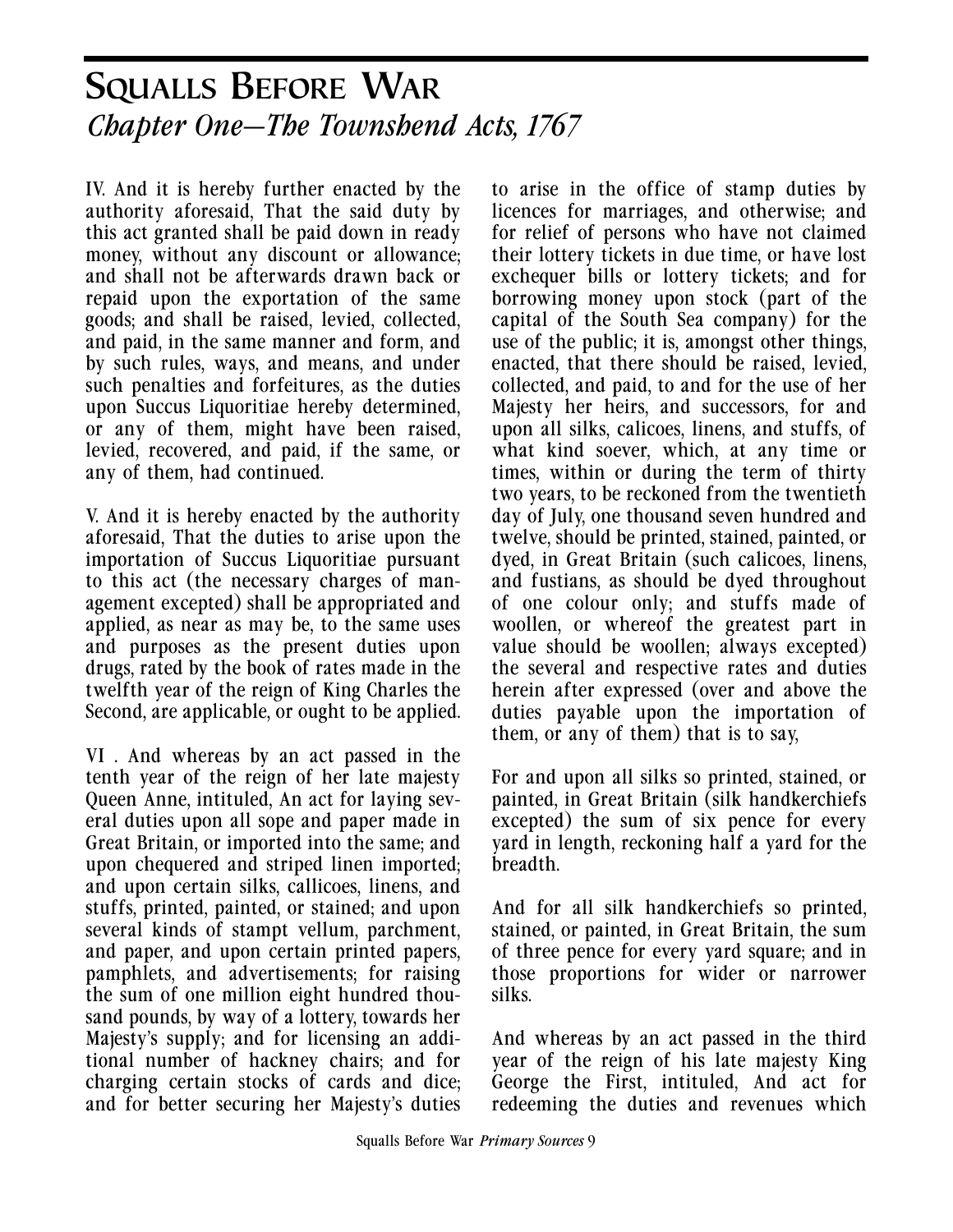were settled to pay off principal and interest on the orders made forth at four lottery acts passed in the ninth and tenth years of her late Majesty's reign; and for redeeming certain annuities payable on orders out of the hereditary excise, according to a former act in that behalf; and for establishing a general yearly fund, not only for the future payment of annuities at several rates, to be payable and transferrable at the bank of England, and redeemable by parliament, but also to raise monies for such proprietors of the said orders as shall choose to be paid their principal and arrears of interest in ready money; and for making good such other deficiencies and payments as in this act are mentioned; and for taking off the duties on linseed imported, and British linen exported; the said several rates and duties are made perpetual: And whereas by an act of parliament made in the twelfth year of the reign of her said late majesty Queen Anne, intituled, An act for laying additional duties on sope and paper; and upon certain linens, silks, callicoes, and stuffs; and upon starch, and exported coals; and upon stampt vellum, parchment, and paper, for raising one million four hundred thousand pounds, by way of a lottery, for her Majesty's supply; and for allowances on exporting made wares of leather, sheep skins, and lamb skins; and for distribution of four thousand pounds due to the officers and seamen for gun money; and to adjust the property of tickets in former lotteries; and touching certain shares of stock in the capital of the South Sea company; and for appropriating the monies granted to her Majesty; it is, amongst other things, enacted, That there should be raised, levied, collected, and paid, to and for the use of her Majesty, her heirs, and successors, for and upon all silks, callicoes, linens, and stuffs, of what kind soever, which, at any time or times within or during the term of thirty two years, to be reckoned from the second day of August, one thousand seven hundred and fourteen, should be printed, stained, painted, or dyed, in Great Britain (such callicoes, linens, and fustians, as shall be dyed throughout of one colour only; and stuffs made of woollen, or whereof the greatest parts in value shall be woollen; always excepted) the several and respective rates and duties therein and herein after expressed (over and above all other duties payable for the same, or any of them) that is to say,

For and upon all silks so printed, stained, or painted, within or during the term aforesaid, in Great Britain (silk handkerchiefs excepted) the sum of six pence for every yard in length, reckoning half a yard for the breadth.

And for all silk handkerchiefs so printed, stained, or painted, within or during the term aforesaid, in Great Britain, the sum of one penny for every yard square; and in those proportions for wider or narrower silks.

And whereas by an act of parliament made in the sixth year of the reign of his said late majesty King George the First, intituled, An act for enabling the South Sea company to encrease their present capital and fund, by redeeming such publick debts and and incumbrances as are therein mentioned; and for raising money, to be applied for lessening several of the publick debts and incumbrances; and for calling in the present exchequer bills remaining uncancelled; and for making forth new bills in lieu thereof, to be circulated and exchanged upon demand at or near the exchequer; the said several rates and duties last mentioned are made perpetu-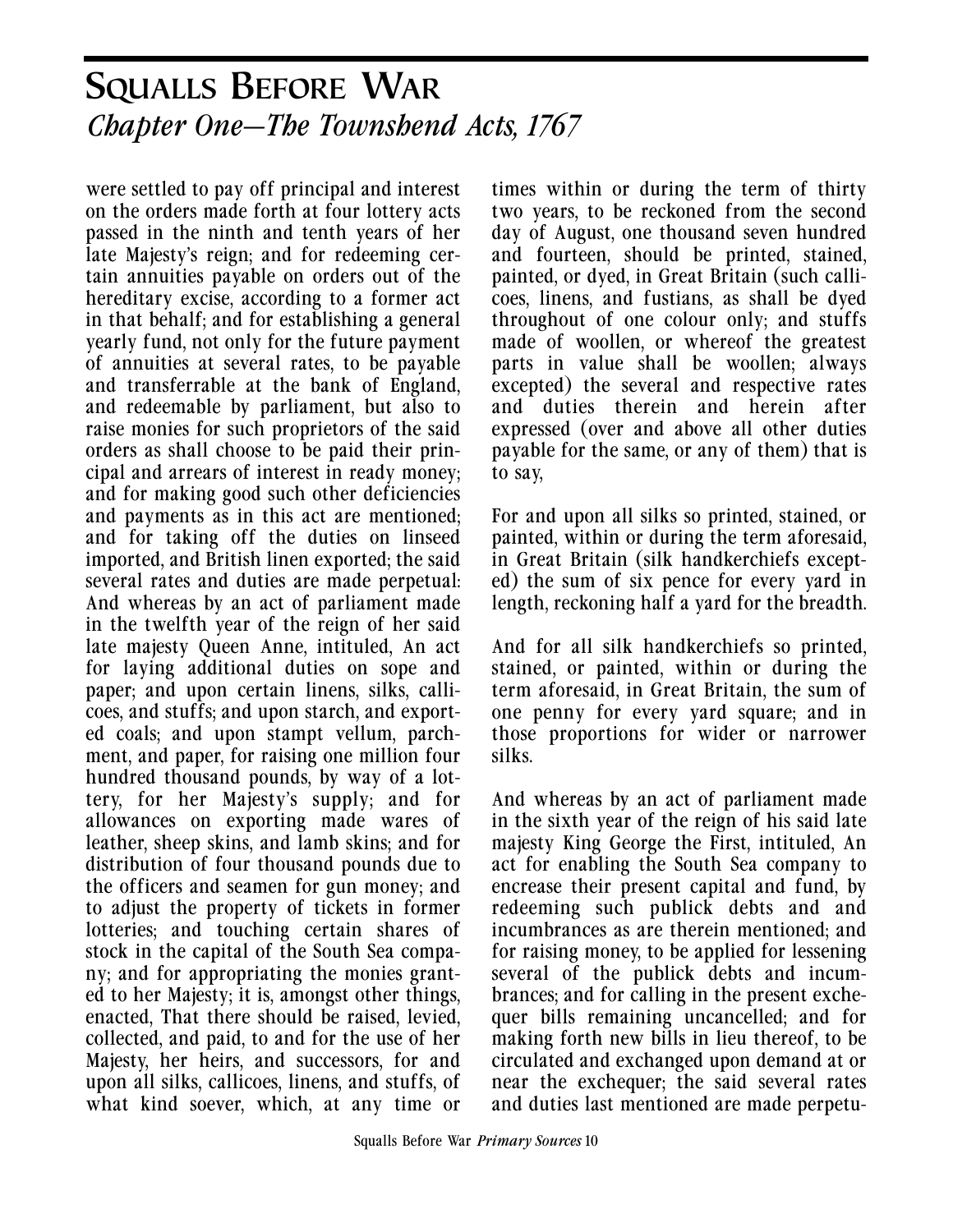al: And whereas some doubts have arisen, whether ribbands and silks so printed, stained, or painted, being less than half a yard in breadth, are within the meaning of the said recited acts, and liable to the said several rates and duties by the said acts imposed : Now, for obviating all such doubts, be it declared by the authority aforesaid, That all ribbands and silks printed, stained, or painted, in Great Britain, though less than half a yard in breadth, are, within the true intent and meaning of the said acts, liable to the several rates and duties by the said two first mentioned acts imposed, according to the proportions in which such ribbands or silks are or shall be made.

VII. And whereas by an act made in this present session of parliament, intituled, An act for allowing the free importation of rice, sago powder, and vermicelli, into this kingdom, from his Majesty's colonies in North America, for a limited time, it is, amongst other things, enacted, That it shall and may be lawful for any person or persons to import into Great Britain, from any of his Majesty's colonies in North America, at any time or times before the first day of December, one thousand seven hundred and sixty seven, any rice, without the payment of any subsidy, custom, duty, or imposition whatsoever : Now, to the end the advantage intended to this kingdom, by the said recited act, may not be evaded by the exportation of such rice into foreign parts; we your Majesty's most dutiful and loyal subjects the commons of Great Britain, in parliament assembled, do give and grant unto your Majesty, and do humbly beseech your Majesty that it may be enacted; and be it enacted by the authority aforesaid, That for and upon all rice which hath been or shall be, imported into this kingdom duty-free, by virtue of the said recited act, and which shall be again

exported thereout, there shall be paid and answered to his Majesty, his heirs, and successors, a subsidy of poundage of six pence in the pound, according to the value or rate set upon rice imported, in the book of rates referred to by the act of the twelfth year of King Charles the Second; which said subsidy of six pence in the pound upon such rice so exported, shall be raised, levied, collected, and recovered, by such ways and means, and under such rules, regulations, penalties, and forfeitures, as the subsidy or poundage for any goods or merchandizes exported from Great Britain may be raised, levied, collected, or recovered, by any act of parliament now in force, as fully and effectually, to all intents and purposes, as if the several clauses, powers, directions, penalties, and forfeitures, relating thereto, were particularly repeated and again enacted into the body of this present act.

VIII. And be it further enacted by the authority aforesaid, That the said duties granted by this act upon rice exported shall (the necessary charges of management excepted) be paid into the receipt of his Majesty's exchequer, and be there reserved for the disposition of parliament.

IX. And whereas the permitting foreign lace made of silk or thread and foreign needlework, to be worn or used in Great Britain, after the same had been seized and condemned, gives the unfair dealer in those commodities, opportunity to secure from seizures great quantities thereof, which are clandestinely imported : Now to prevent a practice so very prejudicial to the publick revenue, and the manufacturers of such goods in this kingdom; be it therefore enacted by the authority aforesaid, That from and after the seventh day of July, one thousand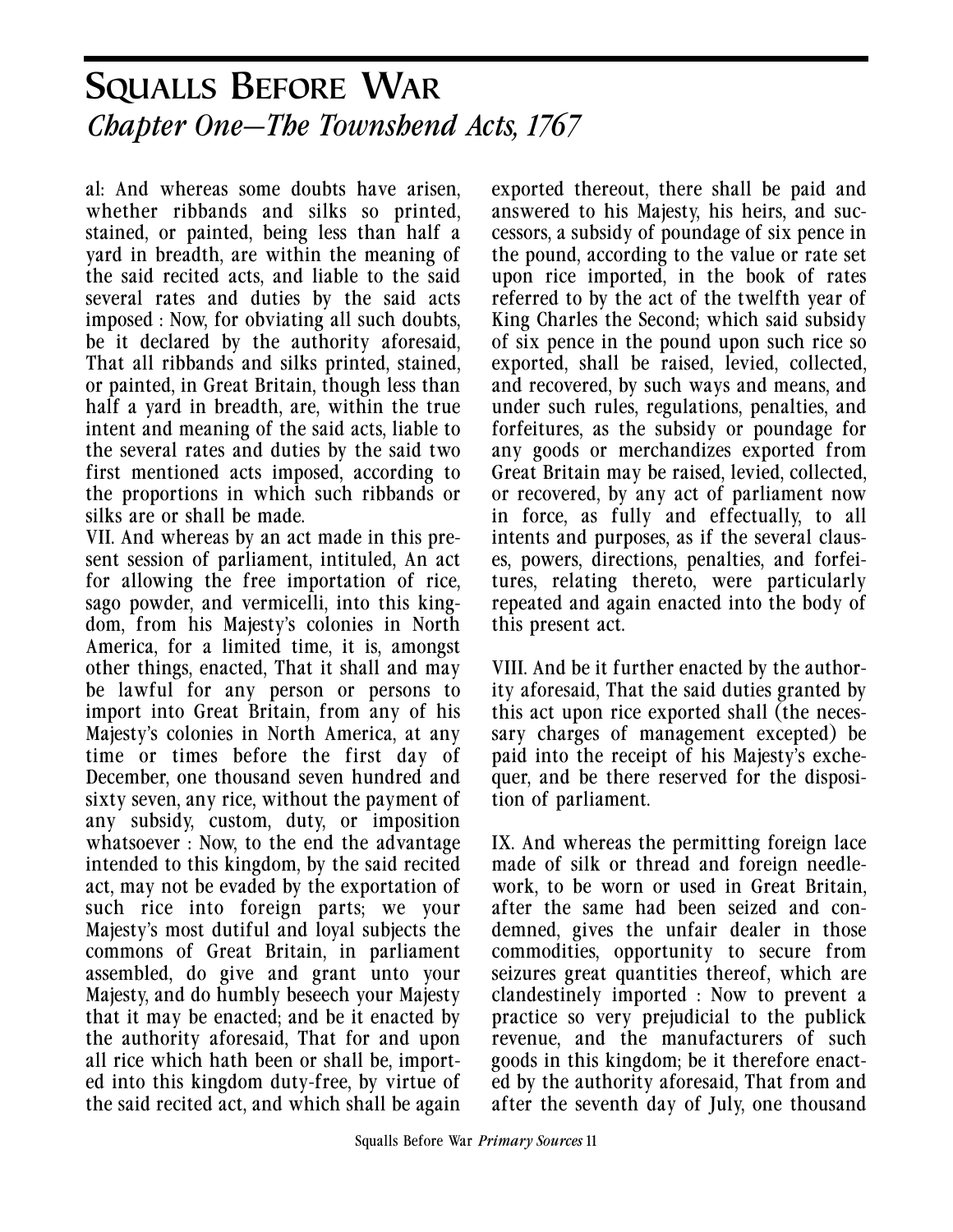seven hundred and sixty seven, no foreign lace made of silk or thread, or foreign needle-work, which shall have been, or shall be, seized and condemned in Great Britain, for any cause of forfeiture, shall be sold or delivered out of any custom-house warehouse wherein the same shall be secured, otherwise than on condition to be exported under the like securities, regulations, and restrictions, penalties, and forfeitures, as are prescribed by law, for the due exportation of East India goods prohibited to be worn or used in Great Britain; any law, custom, or usage to the contrary notwithstanding.

X. And be it further enacted by the authority aforesaid, That if any action or suit shall be commenced against any person or persons for any thing done in pursuance of this act, the defendant or defendants, in any such action or suit, may plead the general issue, and give this act, and the special matter, in evidence, at any trial to be had thereupon; and that the same was done in pursuance and by the authority of this act; and if it shall appear so to have been done, the jury shall find for the defendant or defendants; and if the plaintiff shall be nonsuited, or discontinue his action after the defendant or defendants shall have appeared; or if judgement shall be given upon any verdict or demurrer against the plaintiff; the defendant or defendants shall recover treble costs, and have the like remedy for the same, as any defendant or defendants hath or have in other cases by law.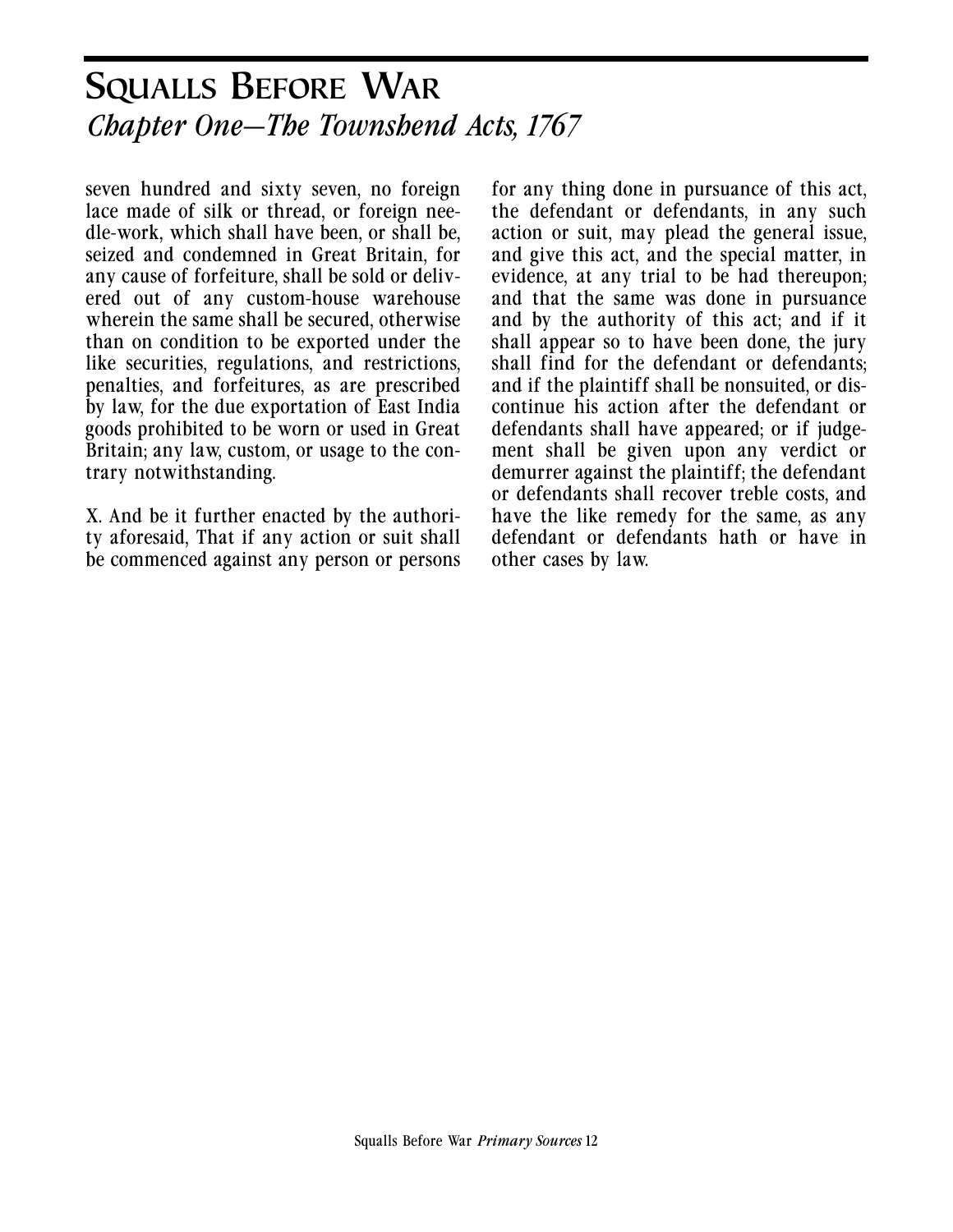1. All commanders, captains, and officers, in or belonging to any of His Majesty's ships or vessels of war, shall cause the public worship of Almighty God, according to the liturgy of the Church of England established by law, to be solemnly, orderly and reverently performed in their respective ships; and shall take care that prayers and preaching, by the chaplains in holy orders of the respective ships, be performed diligently; and that the Lord's day be observed according to law.

2. All flag officers, and all persons in or belonging to His Majesty's ships or vessels of war, being guilty of profane oaths, cursings, execrations, drunkenness, uncleanness, or other scandalous actions, in derogation of God's honour, and corruption of good manners, shall incur such punishment as a court martial shall think fit to impose, and as the nature and degree of their offence shall deserve.

3. If any officer, mariner, soldier, or other person of the fleet, shall give, hold, or entertain intelligence to or with any enemy or rebel, without leave from the king's majesty, or the lord high admiral, or the commissioners for executing the office of lord high admiral, commander in chief, or his commanding officer, every such person so offending, and being thereof convicted by the sentence of a court martial, shall be punished with death.

4. If any letter of message from any enemy or rebel, be conveyed to any officer, mariner, or soldier or other in the fleet, and the said officer, mariner, or soldier, or other as aforesaid, shall not, within twelve hours, having opportunity so to do, acquaint his superior or a commanding officer, or if any superior officer being acquainted therewith, shall not in convenient time reveal the same to the commander in chief of the squadron, every such person so offending, and being convicted thereof by the sentence of the court martial, shall be punished with death, or such other punishment as the nature and degree of the offense shall deserve, and the court martial shall impose.

5. All spies, and all persons whatsoever, who shall come, or be found, in the nature of spies, to bring or deliver any seducing letters or messages from any enemy or rebel, or endeavor to corrupt any captain, officer, mariner, or other in the fleet, to betray his trust, being convicted of any such offense by the sentence of the court martial, shall be punished with death, or such other punishment, as the nature and degree of the offence shall deserve, and the court martial shall impose.

6. No person in the fleet shall receive an enemy or rebel with money, victuals, powder, shot, arms, ammunition, or any other supplies whatsoever, directly or indirectly, upon pain of death, or such other punishment as the court martial shall think fit to impose, and as the nature and degree of the crime shall deserve.

7. All the papers, charter parties, bills of lading, passports, and other writings whatsoever, that shall be taken, seized, or found aboard any ship or ships which shall be surprized or taken as prize, shall be duly preserved, and the very originals shall by the commanding officer of the ship which shall take such prize, be sent entirely, and without fraud, to the court of the admiralty, or such other court of commissioners, as shall be authorized to determine whether such prize be lawful capture, there to be viewed, made use of, and proceeded upon according to law, upon pain that every person offending herein, shall forfeit and lose his share of the capture, and shall suffer such further punish-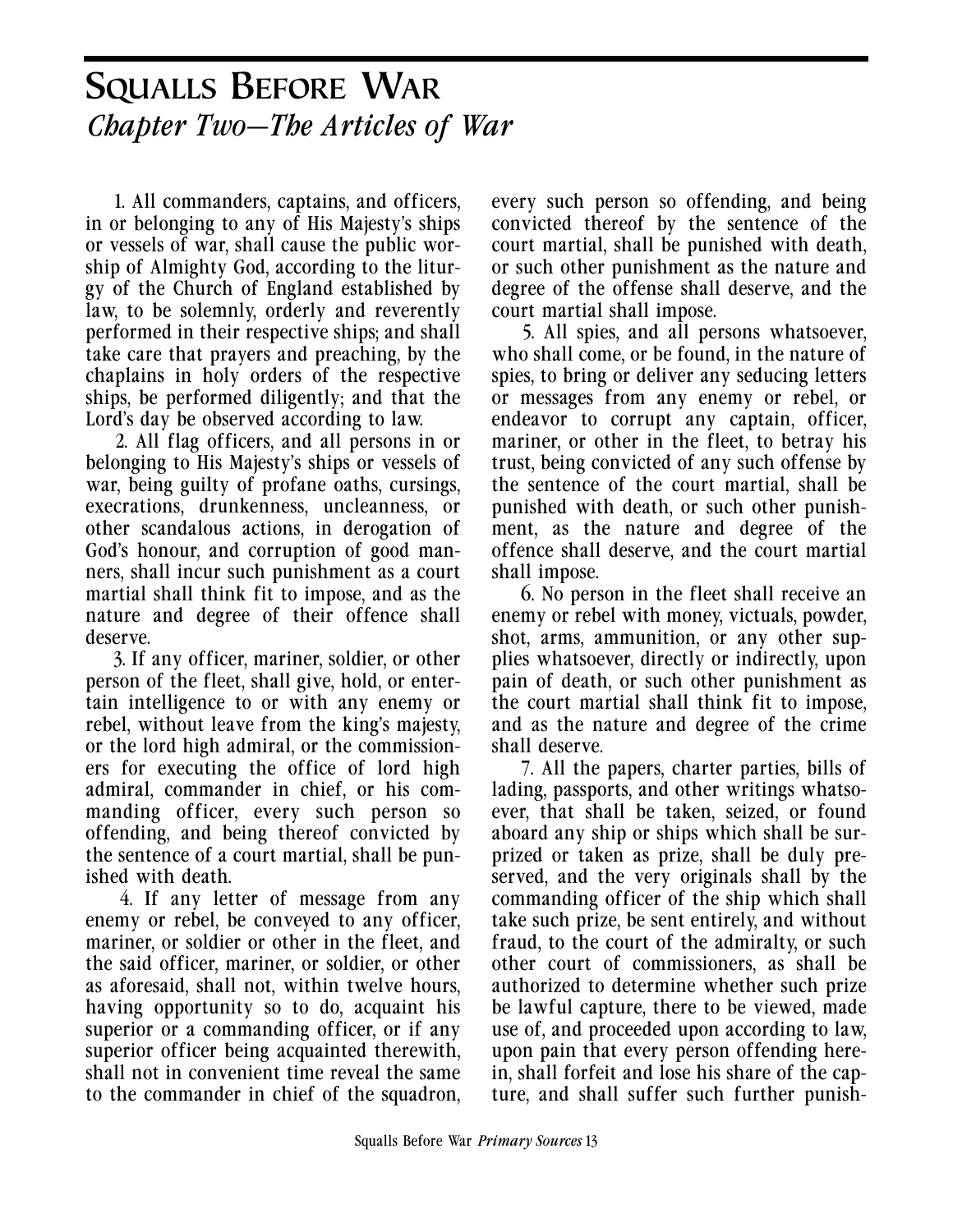ment, as the nature and degree of his offense shall be found to deserve, and the court martial shall impose.

8. No person in or belonging to the fleet shall take out of any prize, or ship seized for prize, any money, plate, or goods, unless it shall be necessary for the better securing thereof, or for the necessary use and service of any of His Majesty's ships or vessels of war, before the same be adjudged lawful prize in some admiralty court; but the full and entire account of the whole, without embezzlement, shall be brought in, and judgement passed entirely upon the whole without fraud, upon pain that every person offending hemin shall forfeit and lose his share of the capture, and suffer such further punishment as shall be imposed by a court martial, or such court of admiralty, according to the nature and degree of the offense.

9. If any ship or vessel be taken as prize, none of the officers, mariners, or other persons on board her, shall be stripped of their clothes, or in any sort pillaged, beaten, or evil-intreated, upon the pain that the person or persons so offending, shall be liable to such punishment as a court martial shall think fit to inflict.

10. Every flag officer, captain and commander in the fleet, who, upon signal or order of fight, or sight of any ship or ships which it may be his duty to engage, or who, upon likelihood of engagement, shall not make the necessary preparations for fight, and shall not in his own person, and according to his place, encourage the inferior officers and men to fight courageously, shall suffer death, or such other punishment, as from the nature and degree of the offence a court martial shall deem him to deserve; and if any person in the fleet shall treacherously or cowardly yield or cry for quarter, every person so offending, and being convicted thereof by the sentence of a court martial, shall suffer death.

11. Every person in the fleet, who shall not duly observe the orders of the admiral, flag officer, commander of any squadron or division, or other his superior officer, for assailing, joining battle with, or making defense against any fleet, squadron, or ship, or shall not obey the orders of his superior officer as aforesaid in the time of action, to the best of his power, or shall not use all possible endeavours to put the same effectually into execution, every person so offending, and being convicted thereof by the sentence of the court martial, shall suffer death, or such other punishment, as from the nature and degree of the offence a court martial shall deem him to deserve.

12. Every person in the fleet, who through cowardice, negligence, or disaffection, shall in time of action withdraw or keep back, or not come into the fight or engagement, or shall not do his utmost to take or destroy every ship which it shall be his duty to engage, and to assist and relieve all and every of His Majesty's ships, or those of his allies, which it shall be his duty to assist and relieve, every such person so offending, and being convicted thereof by the sentence of a court martial, shall suffer death.

13. Every person in the fleet, who though cowardice, negligence, or disaffection, shall forbear to pursue the chase of any enemy, pirate or rebel, beaten or flying; or shall not relieve or assist a known friend in view to the utmost of his power; being convicted of any such offense by the sentence of a court martial, shall suffer death.

14. If when action, or any service shall be commanded, any person in the fleet shall presume or to delay or discourage the said action or service, upon pretence of arrears of wages, or upon any pretence whatsoever,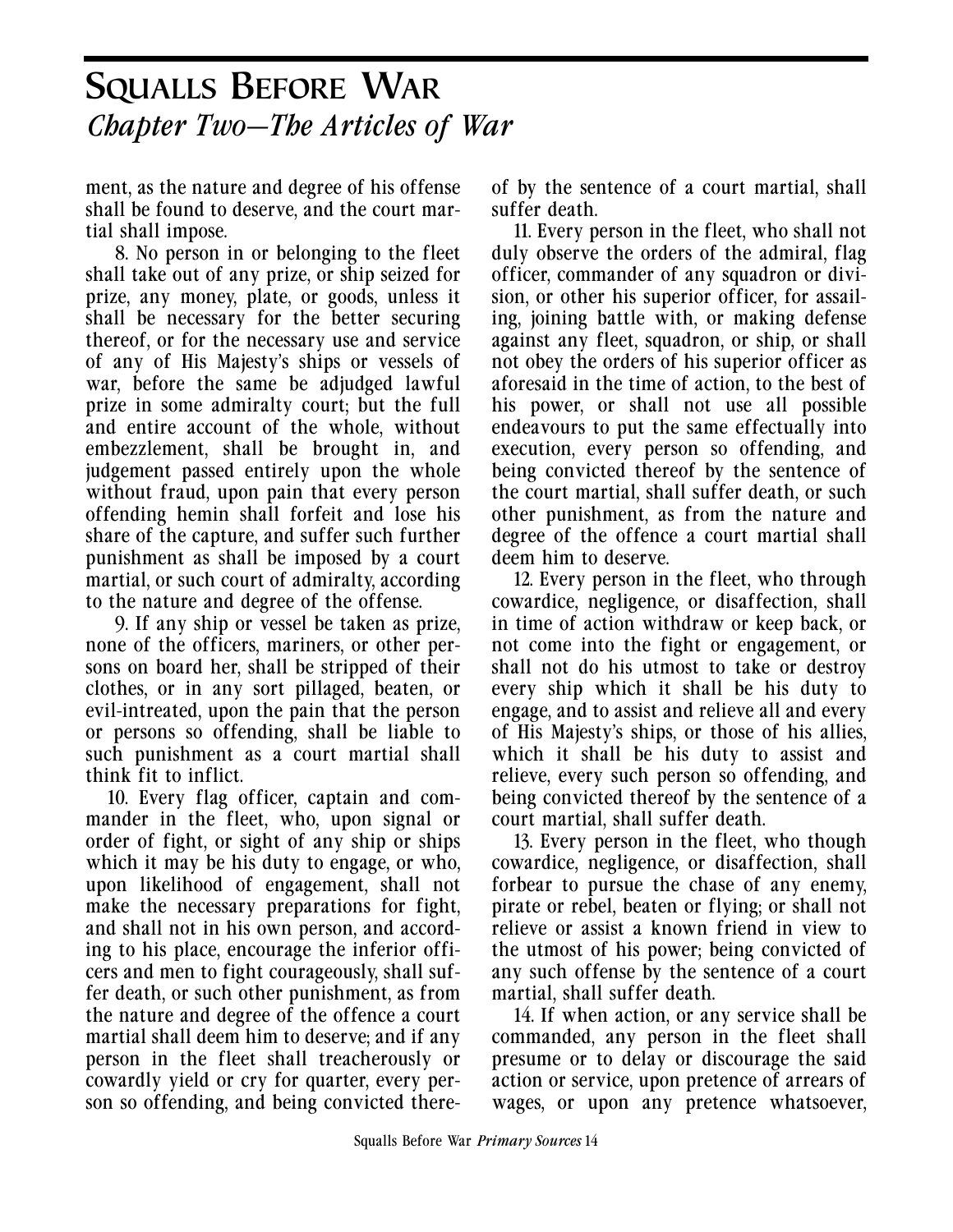every person so offending, being convicted thereof by the sentence of the court martial, shall suffer death, or such other punishment, as from the nature and degree of the offense a court martial shall deem him to deserve.

15. Every person in or belonging to the fleet, who shall desert to the enemy, pirate, or rebel, or run away with any of His Majesty's ships or vessels of war, or any ordnance, ammunition, stores, or provision belonging thereto, to the weakening of the service, or yield up the same cowardly or treacherously to the enemy, pirate, or rebel, being convicted of any such offence by the sentence of the court martial, shall suffer death.

16. Every person in or belonging to the fleet, who shall desert or entice others so to do, shall suffer death, or such other punishment as the circumstances of the offense shall deserve, and a court martial shall judge fit: and if any commanding officer of any of His Majesty's ships or vessels of war shall receive or entertain a deserter from any other of His Majesty's ships or vessels, after discovering him to be such deserter, and shall not with all convenient speed give notice to the captain of the ship or vessel to which such deserter belongs; or if the said ships or vessels are at any considerable distance from each other, to the secretary of the admiralty, or to the commander in chief; every person so offending, and being convicted thereof by the sentence of the court martial, shall be cashiered.

17. The officers and seamen of all ships appointed for convoy and guard of merchant ships, or of any other, shall diligently attend upon that charge, without delay, according to their instructions in that behalf; and whosoever shall be faulty therein, and shall not faithfully perform their duty, and defend the ships and goods in their convoy, without either diverting to other parts or occasions, or refusing or neglecting to fight in their defence, if they be assailed, or running away cowardly, and submitting the ships in their convoy to peril and hazard; or shall demand or exact any money or other reward from any merchant or master for convoying any ships or vessels entrusted to their care, or shall misuse the masters or mariners thereof; shall be condemned to make reparation of the damage to the merchants, owners, and others, as the court of admiralty shall adjudge, and also be punished criminally according to the quality of their offences, be it by pains of death, or other punishment, according as shall be adjudged fit by the court martial.

18. If any captain, commander, or other officer of any of His Majesty's ships or vessels, shall receive on board, or permit to be received on board such ship or vessel, any goods or merchandizes whatsoever, other than for the sole use of the ship or vessel, except gold, silver, or jewels, and except the goods and merchandizes belonging to any merchant, or other ship or vessel which may be shipwrecked, or in imminent danger of being shipwrecked, either on the high seas, or in any port, creek, or harbour, in order to the preserving them for their proper owners, and except such goods or merchandizes as he shall at any time be ordered to take or receive on board by order of the lord high admiral of Great Britain, or the commissioners for executing the office of lord high admiral for the time being; every person so offending, being convicted thereof by the sentence of the court martial shall be cashiered, and be for ever afterwards rendered incapable to serve in any place or office in the naval service of His Majesty, his heirs and successors.

19. If any person in or belonging to the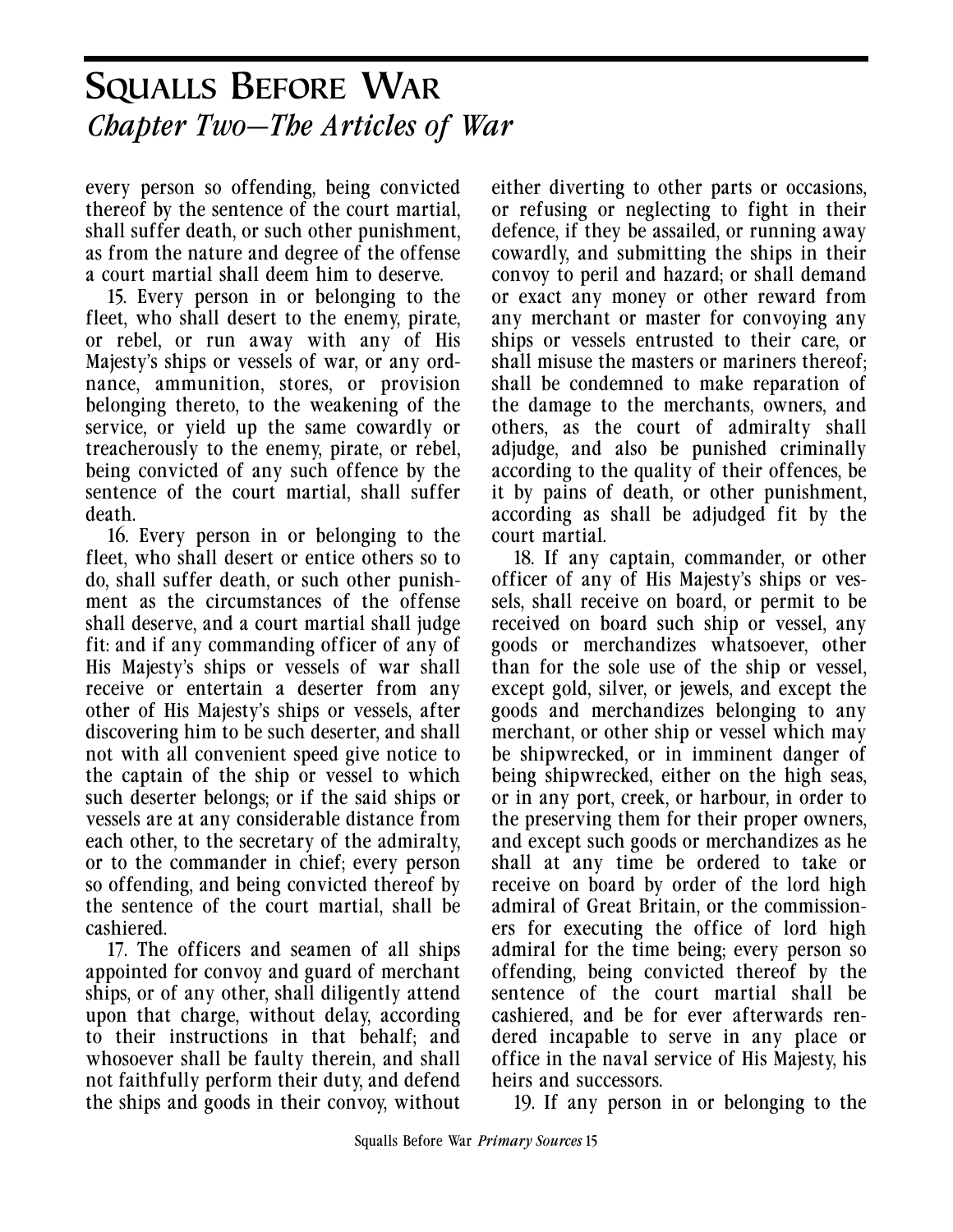fleet shall make or endeavor to make any mutinous assembly upon any pretence whatsoever, every person offending herein, and being convicted thereof by the sentence of the court martial, shall suffer death: and if any person in or belonging to the fleet shall utter any words of sedition or mutiny, he shall suffer death, or such other punishment as a court martial shall deem him to deserve: and if any officer, mariner, or soldier on or belonging to the fleet, shall behave himself with contempt to his superior officer, being in the execution of his office, he shall be punished according to the nature of his offence by the judgement of a court martial.

20. If any person in the fleet shall conceal any traiterous or mutinous practice or design, being convicted thereof by the sentence of a court martial, he shall suffer death, or any other punishment as a court martial shall think fit; and if any person, in or belonging to the fleet, shall conceal any traiterous or mutinous words spoken by any, to the prejudice of His Majesty or government, or any words, practice, or design, tending to the hindrance of the service, and shall not forthwith reveal the same to the commanding officer, or being present at any mutiny or sedition, shall not use his utmost endeavours to suppress the same, he shall be punished as a court martial shall think he deserves.

21. If any person in the fleet shall find cause of complaint of the unwholesomeness of the victual, or upon other just ground, he shall quietly make the same known to his superior, or captain, or commander in chief, as the occasion may deserve, that such present remedy may be had as the matter may require; and the said superior, captain, or commander in chief, shall, as far as he is able, cause the same to be presently remedied; and no person in the fleet, upon any

such or other pretence, shall attempt to stir up any disturbance, upon pain of such punishment, as a court martial shall think fit to inflict, according to the degree of the offence.

22. If any officer, mariner, soldier or other person in the fleet, shall strike any of his superior officers, or draw, or offer to draw, or lift up any weapon against him, being in the execution of his office, on any pretence whatsoever, every such person being convicted of any such offense, by the sentence of a court martial, shall suffer death; and if any officer, mariner, soldier or other person in the fleet, shall presume to quarrel with any of his superior officers, being in the execution of his office, or shall disobey any lawful command of any of his superior officers; every such person being convicted of any such offence, by the sentence of a court martial, shall suffer death, or such other punishment, as shall, according to the nature and degree of his offence, be inflicted upon him by the sentence of a court martial.

23. If any person in the fleet shall quarrel or fight with any other person in the fleet, or use reproachful or provoking speeches or gestures, tending to make any quarrel or disturbance, he shall, upon being convicted thereof, suffer such punishment as the offence shall deserve, and a court martial shall impose.

24. There shall be no wasteful expence of any powder, shot, ammunition, or other stores in the fleet, nor any embezzlement thereof, but the stores and provisions shall be careful preserved , upon pain of such punishment to be inflicted upon the offenders, abettors, buyers and receivers (being persons subject to naval discipline) as shall be by a court martial found just in that behalf.

25. Every person in the fleet, who shall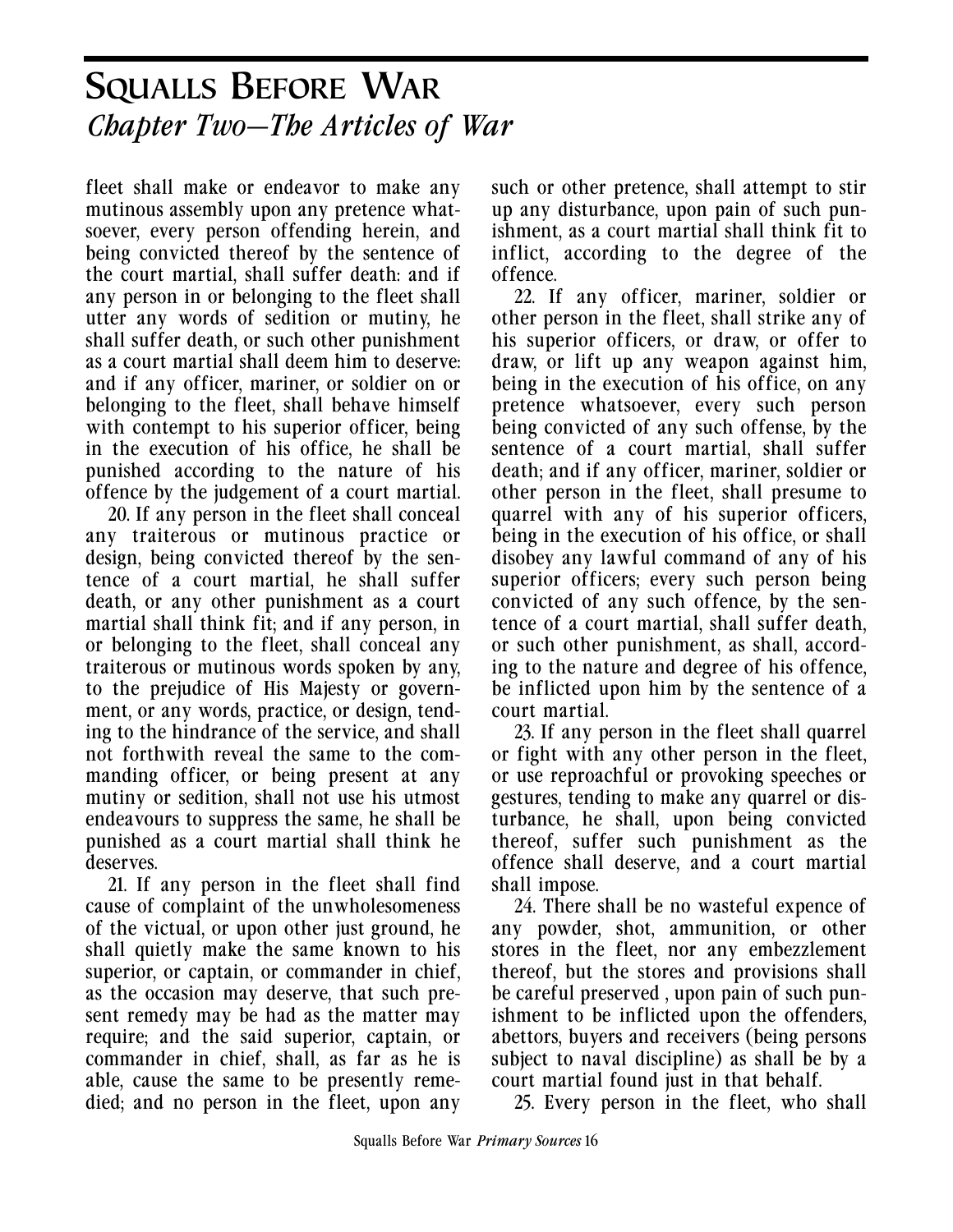unlawfully burn or set fire to any magazine or store of powder, or ship, boat, ketch, hoy or vessel, or tackle or furniture thereunto belonging, not then appertaining to an enemy, pirate, or rebel, being convicted of any such offence, by the sentence of a court martial, shall suffer death.

26. Care shall be taken in the conducting and steering of any of His Majesty's ships, that through wilfulness, negligence, or other defaults, no ship be stranded, or run upon any rocks or sands, or split or hazarded, upon pain, that such as shall be found guilty therein, be punished by death, or such other punishment, as the offence by a court martial shall be judged to deserve.

27. No person in or belonging to the fleet shall sleep upon his watch, or negligently perform the duty imposed on him, or forsake his station, upon pain of death, or such other punishment as a court martial shall think fit to impose, and as the circumstances of the case shall require.

28. All murders committed by any person in the fleet, shall be punished with death by the sentence of a court martial.

29. If any person in the fleet shall commit the unnatural and detestable sin of buggery and sodomy with man or beast, he shall be punished with death by the sentence of a court martial.

30. All robbery committed by any person in the fleet, shall be punished with death, or otherwise, as a court martial, upon consideration of the circumstances, shall find meet.

31. Every officer or other person in the fleet, who shall knowingly make or sign a false muster or muster book, or who shall command, counsel, or procure the making or signing thereof, or who shall aid or abet any other person in the making or signing thereof, shall, upon proof of any such offence being made before a court martial, be cashiered, and rendered incapable of further employment in His Majesty's naval service.

32. No provost martial belonging to the fleet shall refuse to apprehend any criminal, whom he shall be authorized by legal warrant to apprehend, or to receive or keep any prisoner committed to his charge, or wilfully suffer him to escape, being once in his custody, or dismiss him without lawful order, upon pain of such punishment as a court martial shall deem him fit to deserve; and all captains, officers, and others in the fleet, shall do their endeavour to detect, apprehend, and bring to punishment all offenders, and shall assist the officers appointed for that purpose therein, upon pain of being proceeded against, and punished by a court martial, according to the nature and degree of the offence.

33. If any flag officer, captain, or commander, or lieutenant belonging to the fleet, shall be convicted before a court martial of behaving in a scandalous, infamous, cruel, oppressive, or fraudulent manner, unbecoming the character of an officer, he shall be dismissed from His Majesty's service.

34. Every person being in actual service and full pay, and part of the crew in or belonging to any of His Majesty's ships or vessels of war, who shall be guilty of mutiny, desertion, or disobedience to any lawful command, in any part of His Majesty's dominions on shore, when in actual service relative to the fleet, shall be liable to be tried by a court martial, and suffer the like punishment for every such offence, as if the same had been committed at sea on board any of His Majesty's ships or vessels of war.

35. If any person who shall be in the actual service and full pay of His Majesty' ships and vessels of war, shall commit upon the shore, in any place or places out of His Majesty's dominions, any of the crimes pun-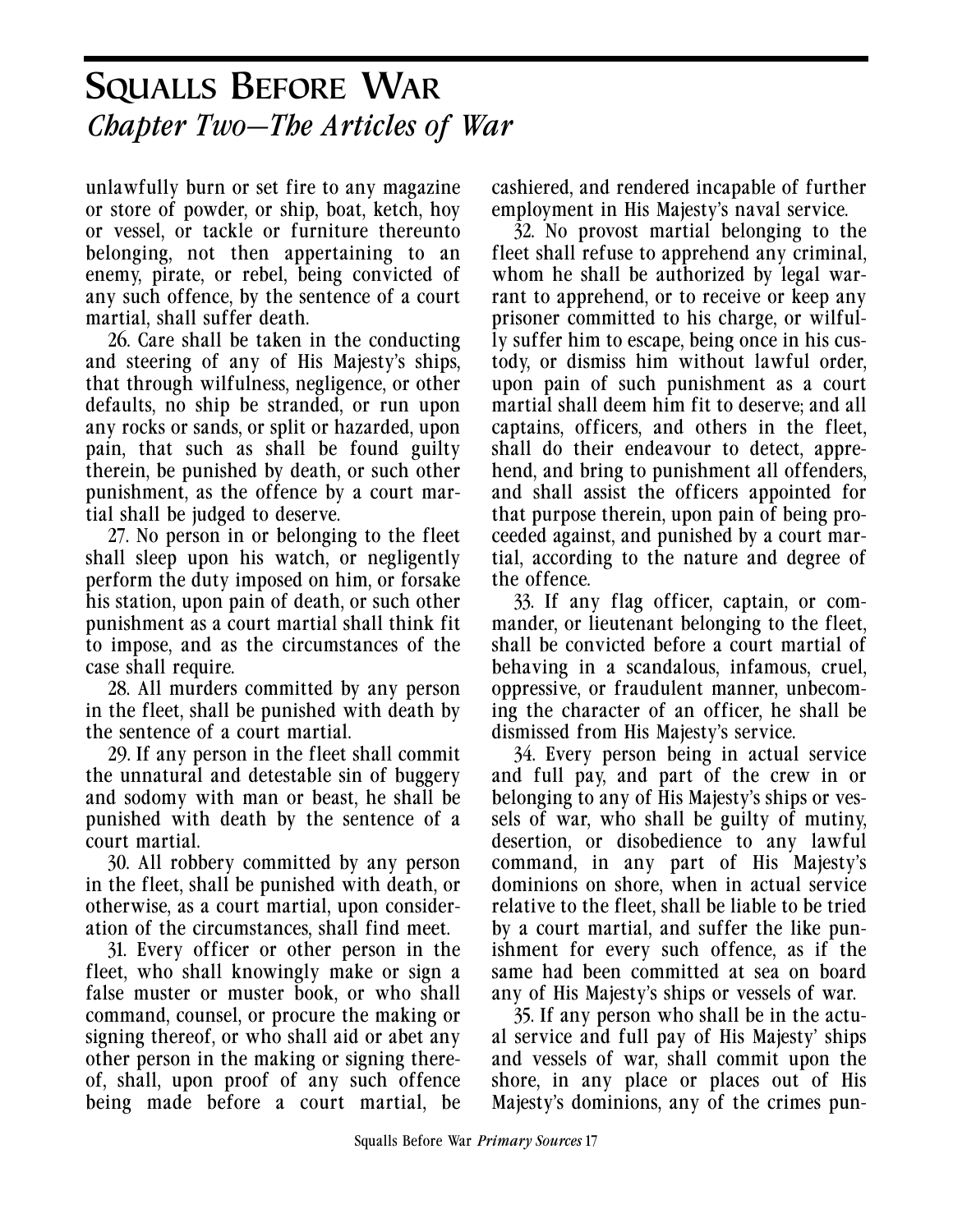ishable by these articles and orders, the person so offending shall be liable to be tried and punished for the same, in like manner, to all intents and purposes, as if the same crimes had been committed at sea, on board any of His Majesty's ships or vessels of war.

36. All other crimes not capital committed by any person or persons in the fleet, which are not mentioned in this act, or for which no punishment is hereby directed to be inflicted, shall be punished by the laws and customs in such cases used at sea.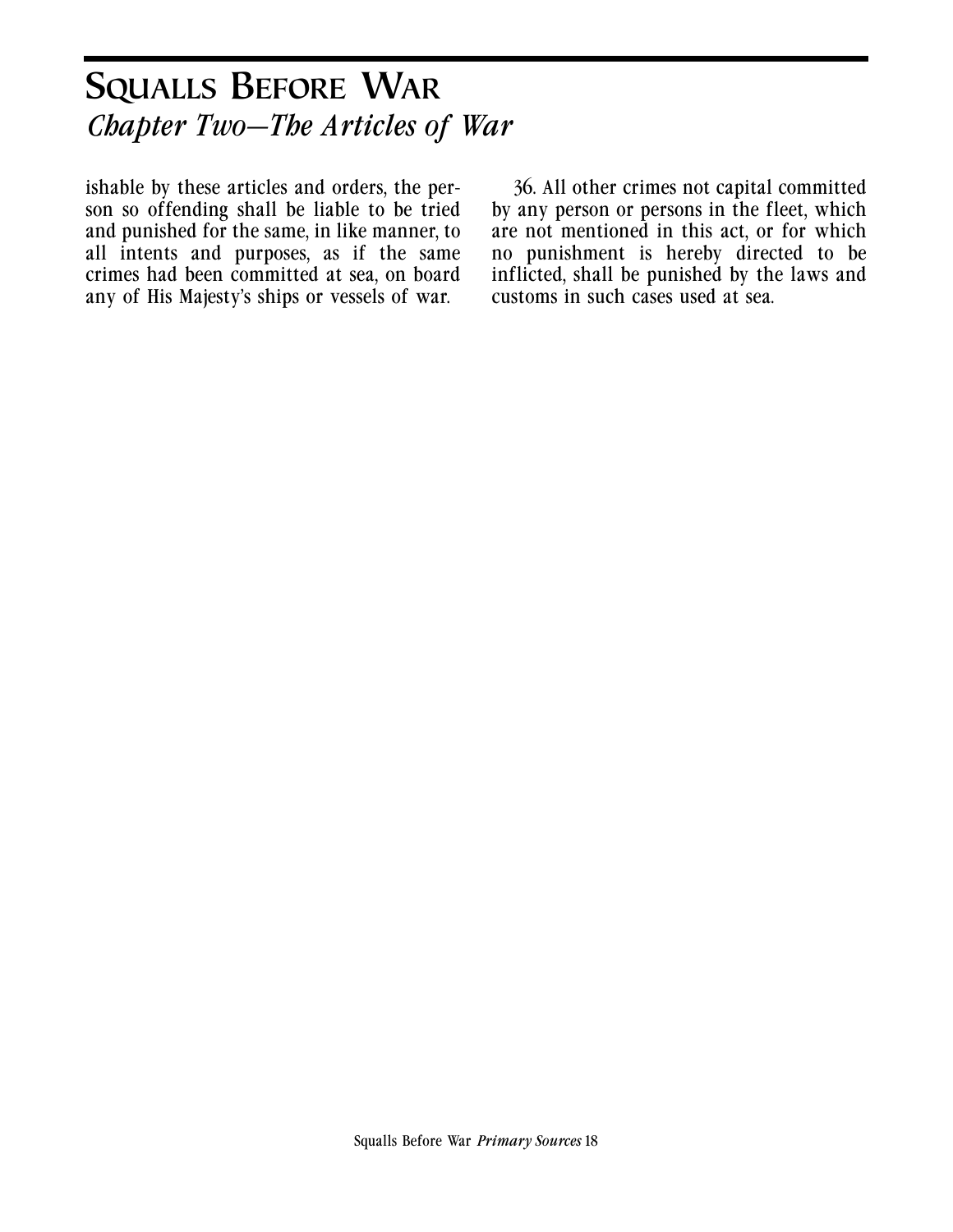#### **THE METHOD OF GRACE**

JEREMIAH 6:14 — "THEY HAVE HEALED ALSO THE HURT OF THE DAUGHTER OF MY PEOPLE SLIGHTLY, SAYING, PEACE, PEACE, WHEN THERE IS NO PEACE.

As God can send a nation or people no greater blessing than to give them faithful, sincere, and upright ministers, so the greatest curse that God can possibly send upon a people in this world, is to give them over to blind, unregenerate, carnal, lukewarm, and unskilled guides. And yet, in all ages, we find that there have been many wolves in sheep's clothing, many that daubed with untempered mortar, that prophesied smoother things than God did allow. As it was formerly, so it is now; there are many that corrupt the Word of God and deal deceitfully with it. It was so in a special manner in the prophet

Jeremiah's time; and he, faithful to his Lord, faithful to that God who employed him, did not fail from time to time to open his mouth against them, and to bear a noble testimony to the honor of that God in whose name he from time to time spake. If you will read this prophecy, you will find that none spake more against such ministers than Jeremiah, and here especially in the chapter out of which the text is taken, he speaks very severely against them—he charges them with several crimes; particularly, he charges them with covetousness: 'For,' says he in the 13th verse, 'from the least of them even to the greatest of them, every one is given to covetousness; and from the prophet even unto the priest, every one dealeth false.' And then, in the words of the text, in a more special manner, he exemplifies how they had dealt falsely,



Squalls Before War *Primary Sources* 19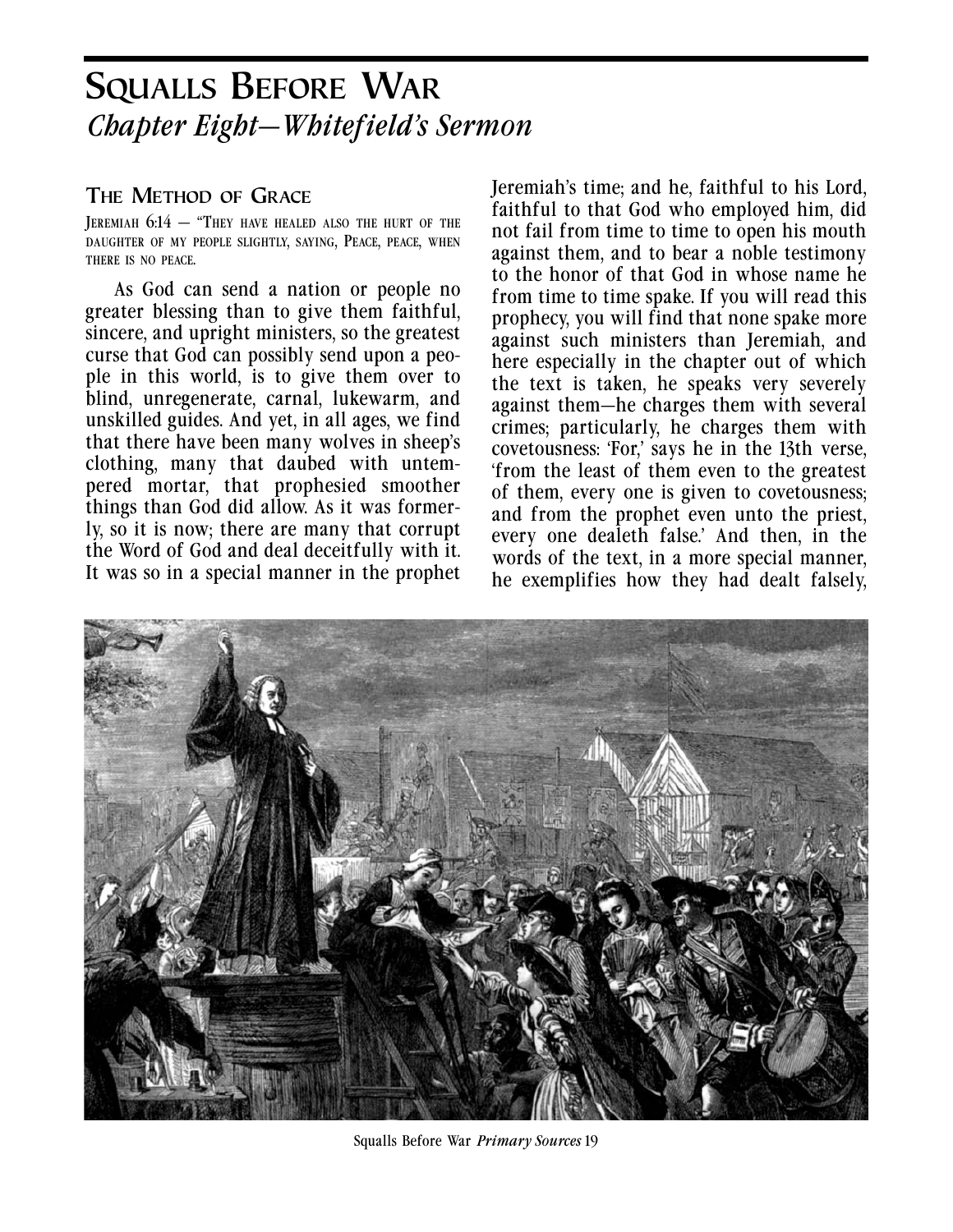how they had behaved treacherously to poor souls: says he, 'They have healed also the hurt of the daughter of my people slightly, saying, Peace, peace, when there is no peace.' The prophet, in the name of God, had been denouncing war against the people, he had been telling them that their house should be left desolate, and that the Lord would certainly visit the land with war. 'Therefore,' says he, in the 11th verse, 'I am full of the fury of the Lord; I am weary with holding in; I will pour it out upon the children abroad, and upon the assembly of young men together; for even the husband with the wife shall be taken, the aged with him that is full of days. And their houses shall be turned unto others, with their fields and wives together; for I will stretch out my hand upon the inhabitants of the land, saith the Lord.' The prophet gives a thundering message, that they might be terrified and have some convictions and inclinations to repent; but it seems that the false prophets, the false priests, went about stifling people's convictions, and when they were hurt or a little terrified, they were for daubing over the wound, telling them that Jeremiah was but an enthusiastic preacher, that there could be no such thing as war among them, and saying to people, Peace, peace, be still, when the prophet told them there was no peace. The words, then, refer primarily unto outward things, but I verily believe have also a further reference to the soul, and are to be referred to those false teachers, who, when people were under conviction of sin, when people were beginning to look towards heaven, were for stifling their convictions and telling them they were good enough before. And, indeed, people generally love to have it so; our hearts are exceedingly deceitful, and desperately wicked; none but the eternal God knows how treacherous they are. How many

of us cry, Peace, peace, to our souls, when there is no peace! How many are there who are now settled upon their lees, that now think they are Christians, that now flatter themselves that they have an interest in Jesus Christ; whereas if we come to examine their experiences, we shall find that their peace is but a peace of the devil's making—it is not a peace of God's giving—it is not a peace that passeth human understanding. It is matter, therefore, of great importance, my dear hearers, to know whether we may speak peace to our hearts. We are all desirous of peace; peace is an unspeakable blessing; how can we live without peace? And, therefore, people from time to time must be taught how far they must go, and what must be wrought in them, before they can speak peace to their hearts. This is what I design at present, that I may deliver my soul, that I may be free from the blood of those to whom I preach—that I may not fail to declare the whole counsel of God. I shall, from the words of the text, endeavor to show you what you must undergo, and what must be wrought in you before you can speak peace to your hearts.

But before I come directly to this, give me leave to premise a caution or two. And the first is, that I take it for granted you believe religion to be an inward thing; you believe it to be a work in the heart, a work wrought in the soul by the power of the Spirit of God. If you do not believe this, you do not believe your Bibles. If you do not believe this, though you have got your Bibles in your hand, you hate the Lord Jesus Christ in your heart; for religion is everywhere represented in Scripture as the work of God in the heart. 'The kingdom of God is within us,' says our Lord; and, 'He is not a Christian who is one outwardly; but he is a Christian who is one inwardly.' If any of you place religion in out-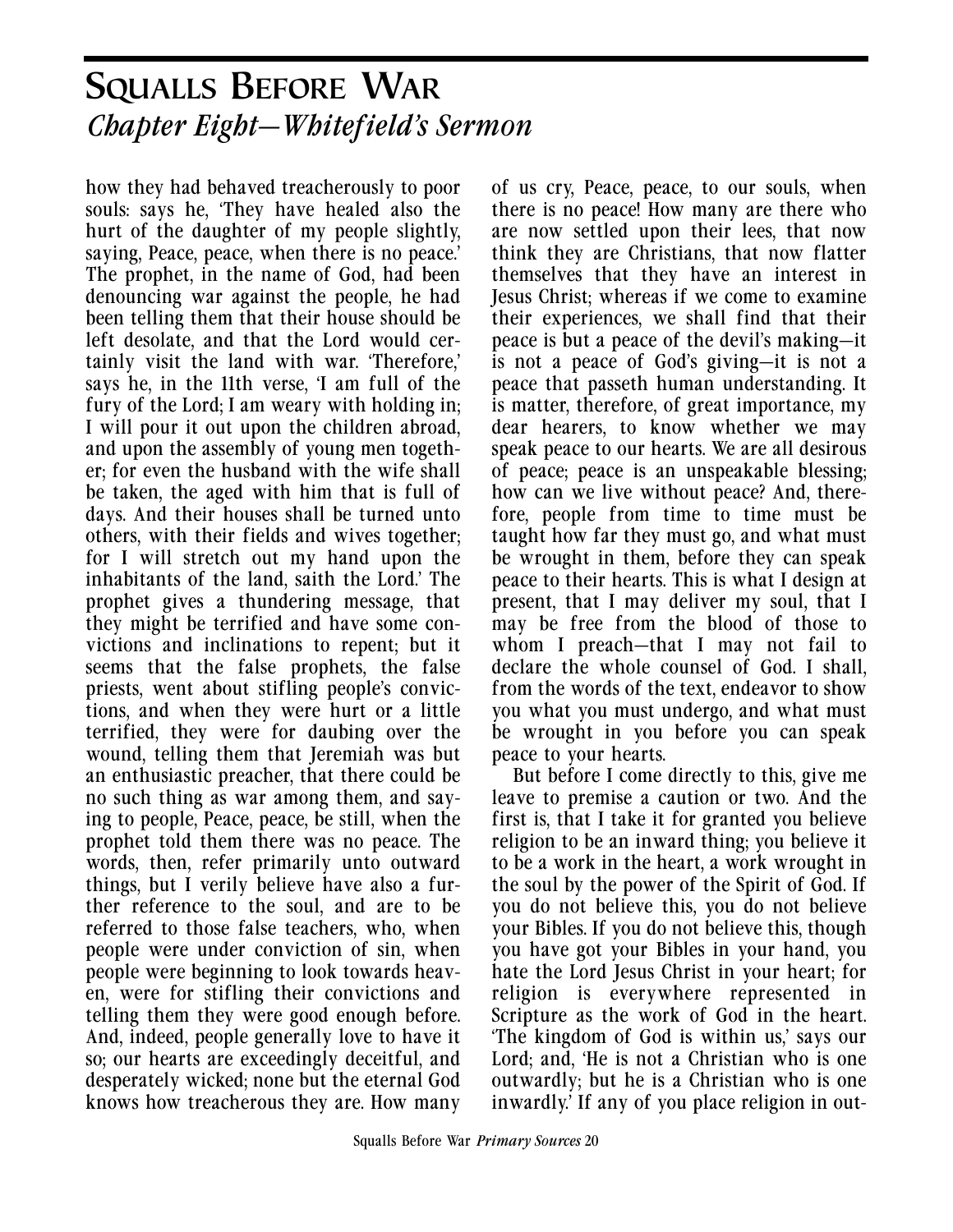ward things, I shall not perhaps please you this morning; you will understand me no more when I speak of the work of God upon a poor sinner's heart, than if I were talking in an unknown tongue. I would further premise a caution, that I would by no means confine God to one way of acting. I would by no means say, that all persons, before they come to have a settled peace in their hearts, are obliged to undergo the same degrees of conviction. No; God has various ways of bringing his children home; his sacred Spirit bloweth when, and where, and how it listeth. But, however, I will venture to affirm this, that before ever you can speak peace to your heart, whether by shorter or longer continuance of your convictions, whether in a more pungent or in a more gentle way, you must undergo what I shall hereafter lay down in the following discourse.

First, then, before you can speak peace to your hearts, you must be made to see, made to feel, made to weep over, made to bewail, your actual transgressions against the law of God. According to the covenant of works, 'The soul that sinneth it shall die;' cursed is that man, be he what he may, that continueth not in all things that are written in the book of the law to do them. We are not only to do some things, but we are to do all things, and we are to continue so to do; so that the least deviation from the moral law, according to the covenant of works, whether in thought, word, or deed, deserves eternal death at the hand of God. And if one evil thought, if one evil word, if one evil action, deserves eternal damnation, how many hells, my friends, do every one of us deserve, whose whole lives have been one continued rebellion against God! Before ever, therefore, you can speak peace to your hearts, you must be brought to see, brought to believe, what a dreadful thing it is to depart from the living

God. And now, my dear friends, examine your hearts, for I hope you came hither with a design to have your souls made better. Give me leave to ask you, in the presence of God, whether you know the time, and if you do not know exactly the time, do you know there was a time, when God wrote bitter things against you, when the arrows of the Almighty were within you? Was ever the remembrance of your sins grievous to you? Was the burden of your sins intolerable to your thoughts? Did you ever see that God's wrath might justly fall upon you, on account of your actual transgressions against God? Were you ever in all your life sorry for your sins? Could you ever say, My sins are gone over my head as a burden too heavy for me to bear? Did you ever experience any such thing as this? Did ever any such thing as this pass between God and your soul? If not, for Jesus Christ's sake, do not call yourselves Christians; you may speak peace to your hearts, but there is no peace. May the Lord awaken you, may the Lord convert you, may the Lord give you peace, if it be his will, before you go home!

But further: you may be convinced of your actual sins, so as to be made to tremble, and yet you may be strangers to Jesus Christ, you may have no true work of grace upon your hearts. Before ever, therefore, you can speak peace to your hearts, conviction must go deeper; you must not only be convinced of your actual transgressions against the law of God, but likewise of the foundation of all your transgressions. And what is that? I mean original sin, that original corruption each of us brings into the world with us, which renders us liable to God's wrath and damnation. There are many poor souls that think themselves fine reasoners, yet they pretend to say there is no such thing as original sin; they will charge God with injustice in imputing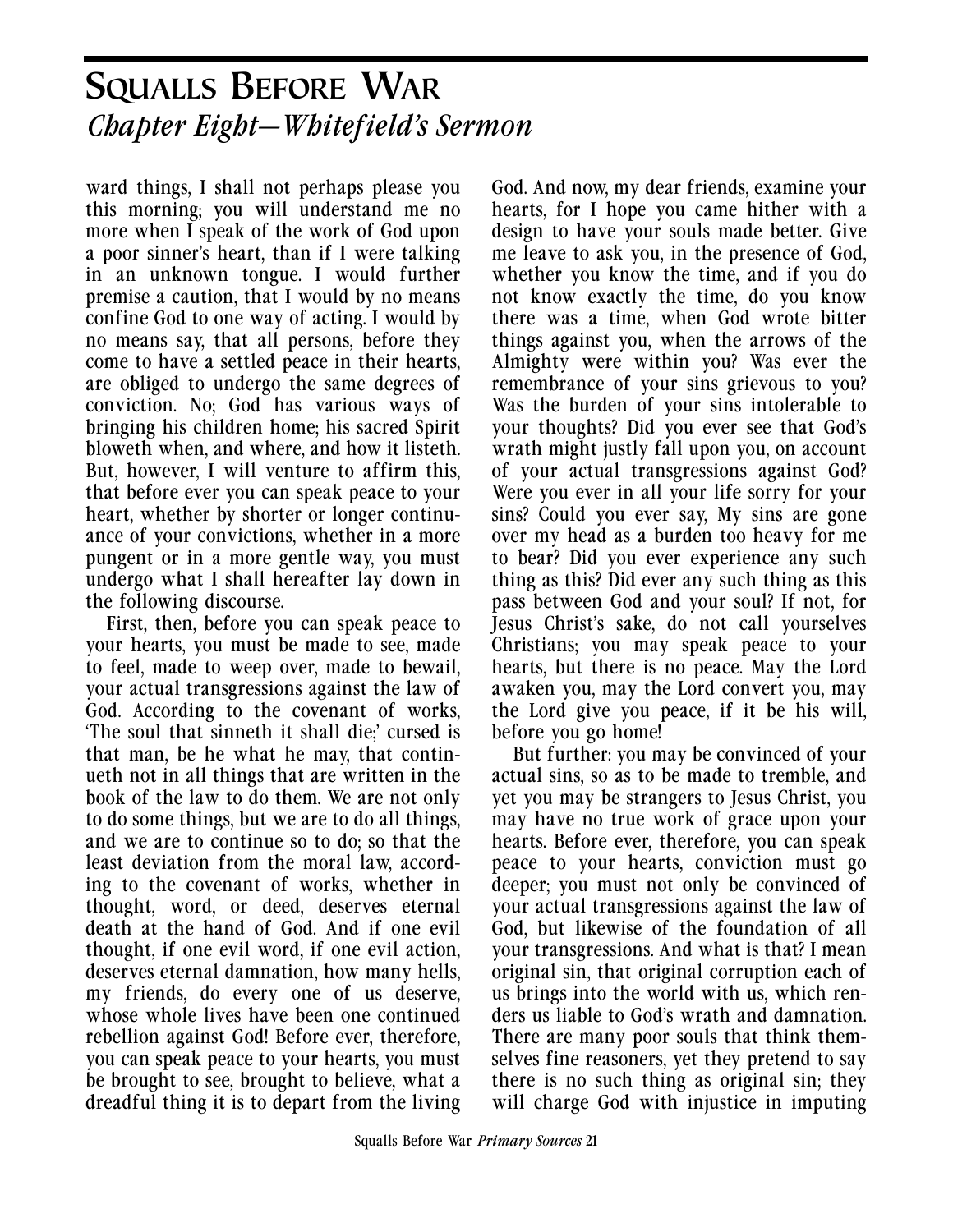Adam's sin to us; although we have got the mark of the beast and of the devil upon us, yet they tell us we are not born in sin. Let them look abroad into the world and see the disorders in it, and think, if they can, if this is the paradise in which God did put man. No! everything in the world is out of order. I have often thought, when I was abroad, that if there were no other argument to prove original sin, the rising of wolves and tigers against man, nay, the barking of a dog against us, is a proof of original sin. Tigers and lions durst not rise against us, if it were not for Adam's first sin; for when the creatures rise up against us, it is as much as to say, You have sinned against God, and we take up our Master's quarrel. If we look inwardly, we shall see enough of lusts, and man's temper contrary to the temper of God. There is pride, malice, and revenge, in all our hearts; and this temper cannot come from God; it comes from our first parent, Adam, who, after he fell from God, fell out of God into the devil. However, therefore, some people may deny this, yet when conviction comes, all carnal reasonings are battered down immediately and the poor soul begins to feel and see the fountain from which all the polluted streams do flow. When the sinner is first awakened, he begins to wonder— How came I to be so wicked? The Spirit of God then strikes in, and shows that he has no good thing in him by nature; then he sees that he is altogether gone out of the way, that he is altogether become abominable, and the poor creature is made to live down at the foot of the throne of God, and to acknowledge that God would be just to damn him, just to cut him off, though he never had committed one actual sin in his life. Did you ever feel and experience this, any of you—to justify God in your damnation—to own that you are by nature children of wrath, and that God may justly cut you off, though you never actually had offended him in all your life? If you were ever truly convicted, if your hearts were ever truly cut, if self were truly taken out of you, you would be made to see and feel this. And if you have never felt the weight of original sin, do not call yourselves Christians. I am verily persuaded original sin is the greatest burden of a true convert; this ever grieves the regenerate soul, the sanctified soul. The indwelling of sin in the heart is the burden of a converted person; it is the burden of a true Christian. He continually cries out, "O! who will deliver me from this body of death,' this indwelling corruption in my heart? This is that which disturbs a poor soul most. And, therefore, if you never felt this inward corruption, if you never saw that God might justly curse you for it, indeed, my dear friends, you may speak peace to your hearts, but I fear, nay, I know, there is no true peace.

Further: before you can speak peace to your hearts, you must not only be troubled for the sins of your life, the sin of your nature, but likewise for the sins of your best duties and performances. When a poor soul is somewhat awakened by the terrors of the Lord, then the poor creature, being born under the covenant of works, flies directly to a covenant of works again. And as Adam and Eve hid themselves among the trees of the garden, and sewed fig leaves together to cover their nakedness, so the poor sinner, when awakened, flies to his duties and to his performances, to hide himself from God, and goes to patch up a righteousness of his own. Says he, I will be mighty good now—I will reform—I will do all I can; and then certainly Jesus Christ will have mercy on me. But before you can speak peace to your heart, you must be brought to see that God may damn you for the best prayer you ever put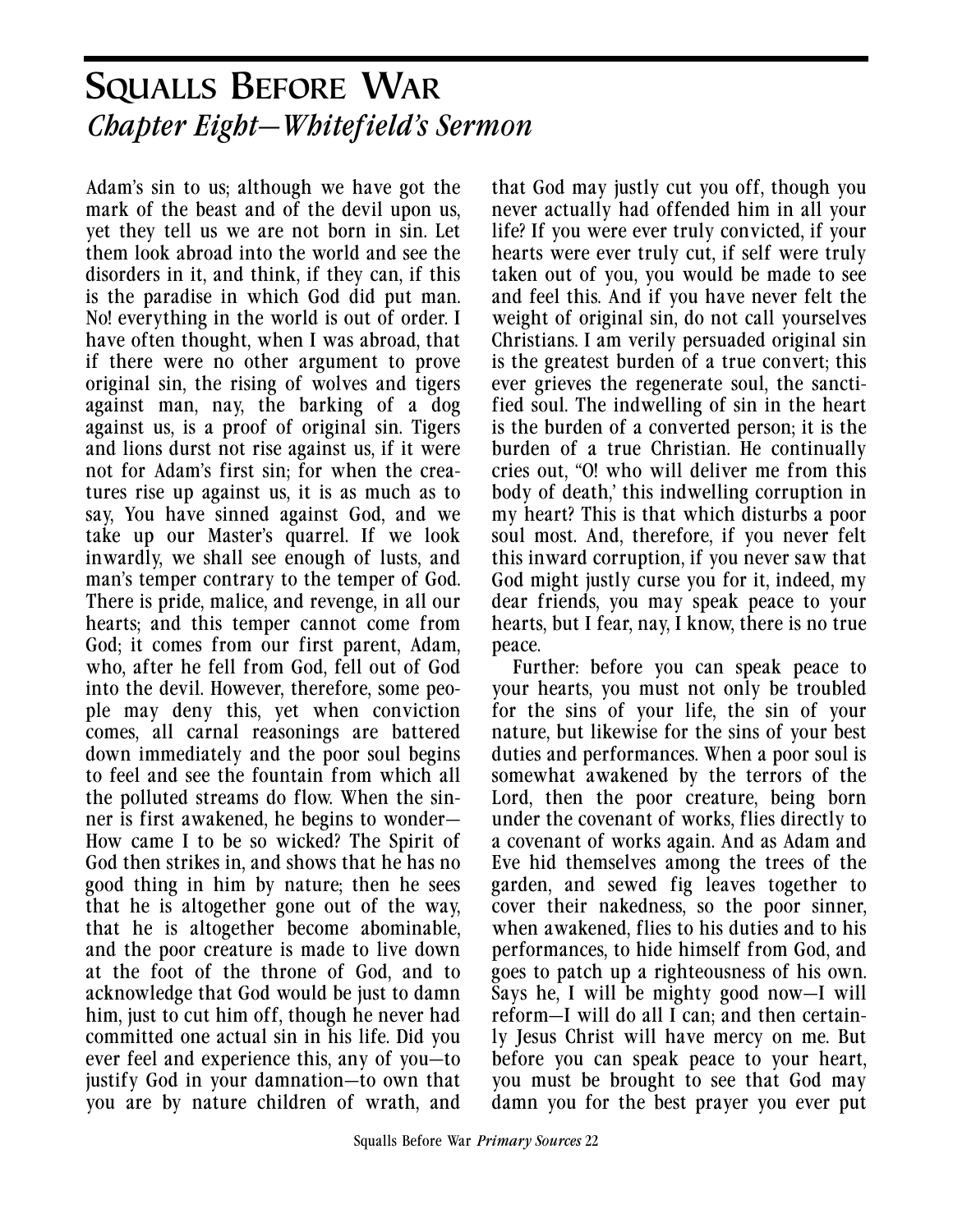up; you must be brought to see that all your duties—all your righteousness—as the prophet elegantly expresses it—put them all together, are so far from recommending you to God, are so far from being any motive and inducement to God to have mercy on your poor soul, that he will see them to be filthy rags, a menstruous cloth—that God hates them, and cannot away with them, if you bring them to him in order to recommend you to his favor. My dear friends, what is there in our performances to recommend us unto God? Our persons are in an unjustified state by nature, we deserve to be damned ten thousand times over; and what must our performances be? We can do no good thing by nature: 'They that are in the flesh cannot please God.' You may do many things materially good, but you cannot do a thing formally and rightly good; because nature cannot act above itself. It is impossible that a man who is unconverted can act for the glory of God; he cannot do anything in faith, and 'whatsoever is not of faith is sin.' After we are renewed, yet we are renewed but in part, indwelling sin continues in us, there is a mixture of corruption in every one of our duties; so that after we are converted, were Jesus Christ only to accept us according to our works, our works would damn us, for we cannot pt up a prayer but it is far from that perfection which the moral law requireth. I do not know what you may think, but I can say that I cannot pray but I sin—I cannot preach to you or any others but I sin—I can do nothing without sin; and, as one expresseth it, my repentance wants to be repented of, and my tears to be washed in the precious blood of my dear Redeemer. Our best duties are as so many splendid sins. Before you can speak peace in your heart, you must not only be made sick of your original and actual sin, but you must be made sick of your righteousness, of all your duties and performances. There must be a deep conviction before you can be brought out of your selfrighteousness; it is the last idol taken out of our heart. The pride of our heart will not let us submit to the righteousness of Jesus Christ. But if you never felt that you had o righteousness of your own, if you never felt the deficiency of your own righteousness, you cannot come to Jesus Christ. There are a great many now who may say, Well, we believe all this; but there is a great difference betwixt talking and feeling. Did you ever feel the want of a dear Redeemer? Did you ever feel the want of Jesus Christ, upon the account of the deficiency of your own righteousness? And can you now say from your heart, Lord, thou mayst justly damn me for the best duties that ever I did perform? If you are not thus brought out of self, you may speak peace to yourselves, but yet there is no peace.

But then, before you can speak peace to your souls, there is one particular sin you must be greatly troubled for, and yet I fear there are few of you think what it is; it is the reigning, the damning sin of the Christian world, and yet the Christian world seldom or never think of it. And pray what is that? It is what most of you think you are not guilty of—and that is, the sin of unbelief. Before you can speak peace to your heart, you must be troubled for the unbelief of you heart. But, can it be supposed that any of you are unbelievers here in this church-yard, that are born in Scotland, in a reformed country, that go to church every Sabbath? Can any of you that receive the sacrament once a year— O that it were administered oftener! — can it be supposed that you who had tokens for the sacrament, that you who keep up family prayer, that any of you do not believe in the Lord Jesus Christ? I appeal to your own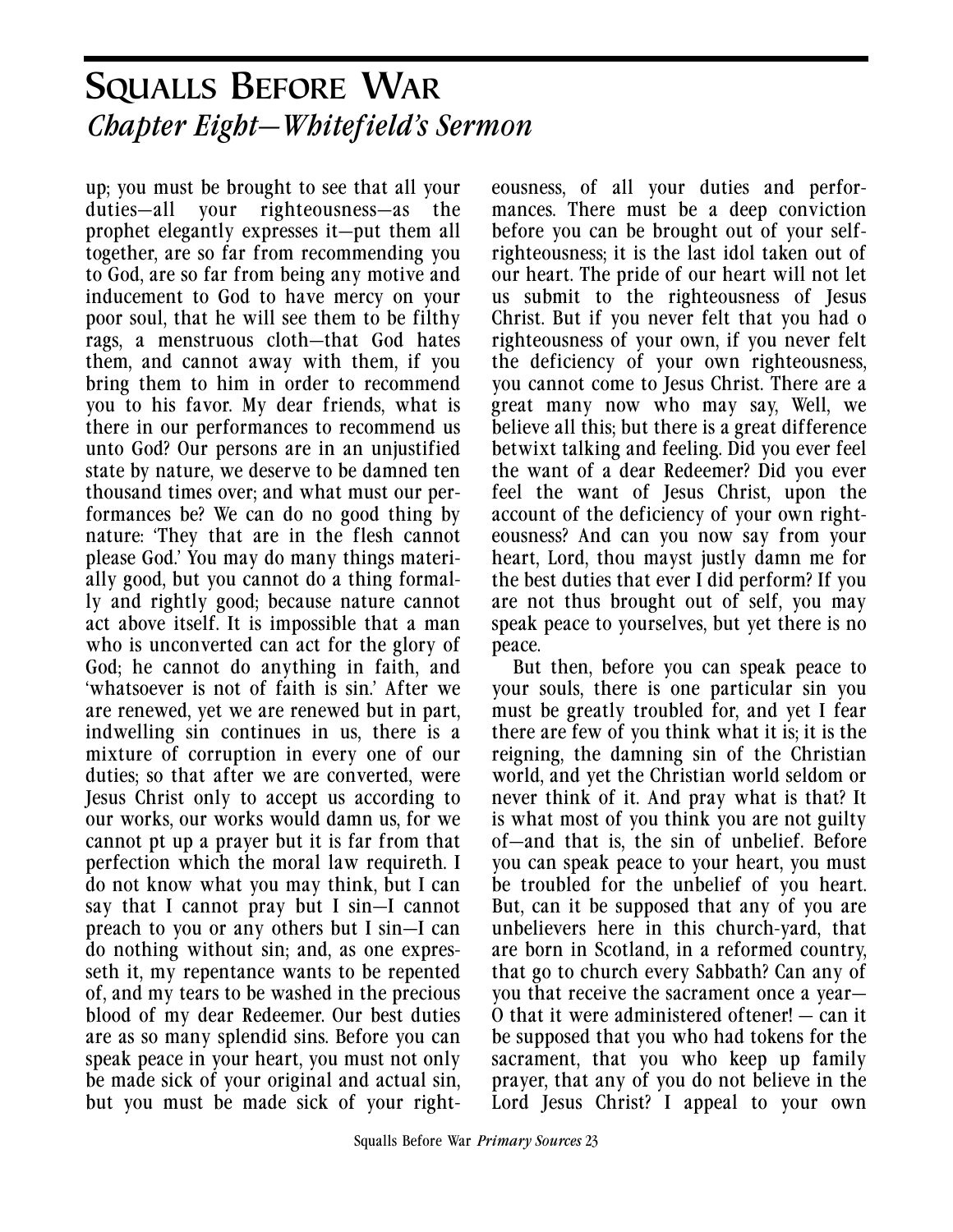hearts, if you would not think me uncharitable, if I doubted whether any of you believed in Christ; and yet, I fear upon examination, we should find that most of you have not so much faith in the Lord Jesus Christ as the devil himself. I am persuaded the devil believes more of the Bible than most of us do. He believes the divinity of Jesus Christ; that is more than many who call themselves Christians do; nay, he believes and trembles, and that is more than thousands amongst us do. My friends, we mistake a historical faith for a true faith, wrought in the heart by the Spirit of God. You fancy you believe, because you believe there is such a book as we call the Bible—because you go to church; all this you may do, and have no true faith in Christ. Merely to believe there was such a person as Christ, merely to believe there is a book called the Bible, will do you no good, more than to believe there was such a man a Caesar or Alexander the Great. The Bible is a sacred depository. What thanks have we to give to God for these lively oracles! But yet we may have these, and not believe in the Lord Jesus Christ. My dear friends, there must be a principle wrought in the heart by the Spirit of the living God. Did I ask you how long it is since you believed in Jesus Christ, I suppose most of you would tell me, you believed in Jesus Christ as long as ever you remember—you never did misbelieve. Then, you could not give me a better proof that you never yet believed in Jesus Christ, unless you were sanctified early, as from the womb; for, they that otherwise believer in Christ know there was a time when they did not believe in Jesus Christ. You say you love God with all your heart, soul, and strength. If I were to ask you how long it is since you loved God, you would say, As long as you can remember; you never hated God, you know no time when there was enmity in your heart against God. Then, unless you were sanctified very early, you never loved God in your life. My dear friends, I am more particular in this, because it is a most deceitful delusion, whereby so many people are carried away, that they believe already. Therefore, it is remarked of Mr. Marshall, giving account of his experiences, that he had been working for life, and he had ranged all his sins under the ten commandments, and then coming to a minister, asked him the reason why he could not get peace. The minister looked at his catalogue, Away, says he, I do not find one word of the sin of unbelief in all your catalogue. It is the peculiar work of the Spirit of God to convince us of our unbelief—that we have got no faith. Says Jesus Christ, 'I will send the Comforter; and when he is come, he will reprove the world' of the sin of unbelief; 'of sin,' says Christ, 'because they believe not on me.' Now, my dear friends, did God ever show you that you had no faith? Were you ever made to bewail a hard heart of unbelief? Was it ever the language of your heart, Lord, give me faith; Lord, enable me to lay hold on thee; Lord, enable me to call thee MY Lord and MY God? Did Jesus Christ ever convince you in this manner? Did he ever convince you of your inability to close with Christ, and make you to cry out to God to give you faith? If not, do not speak peace to your heart. May the Lord awaken you, and give you true, solid peace before you go hence and be no more!

Once more then: before you can speak peace to your heart, you must not only be convinced of your actual and original sin, the sins of your own righteousness, the sin of unbelief, but you must be enabled to lay hold upon the perfect righteousness, the all-sufficient righteousness, of the Lord Jesus Christ; you must lay hold by faith on the righteousness of Jesus Christ, and then you shall have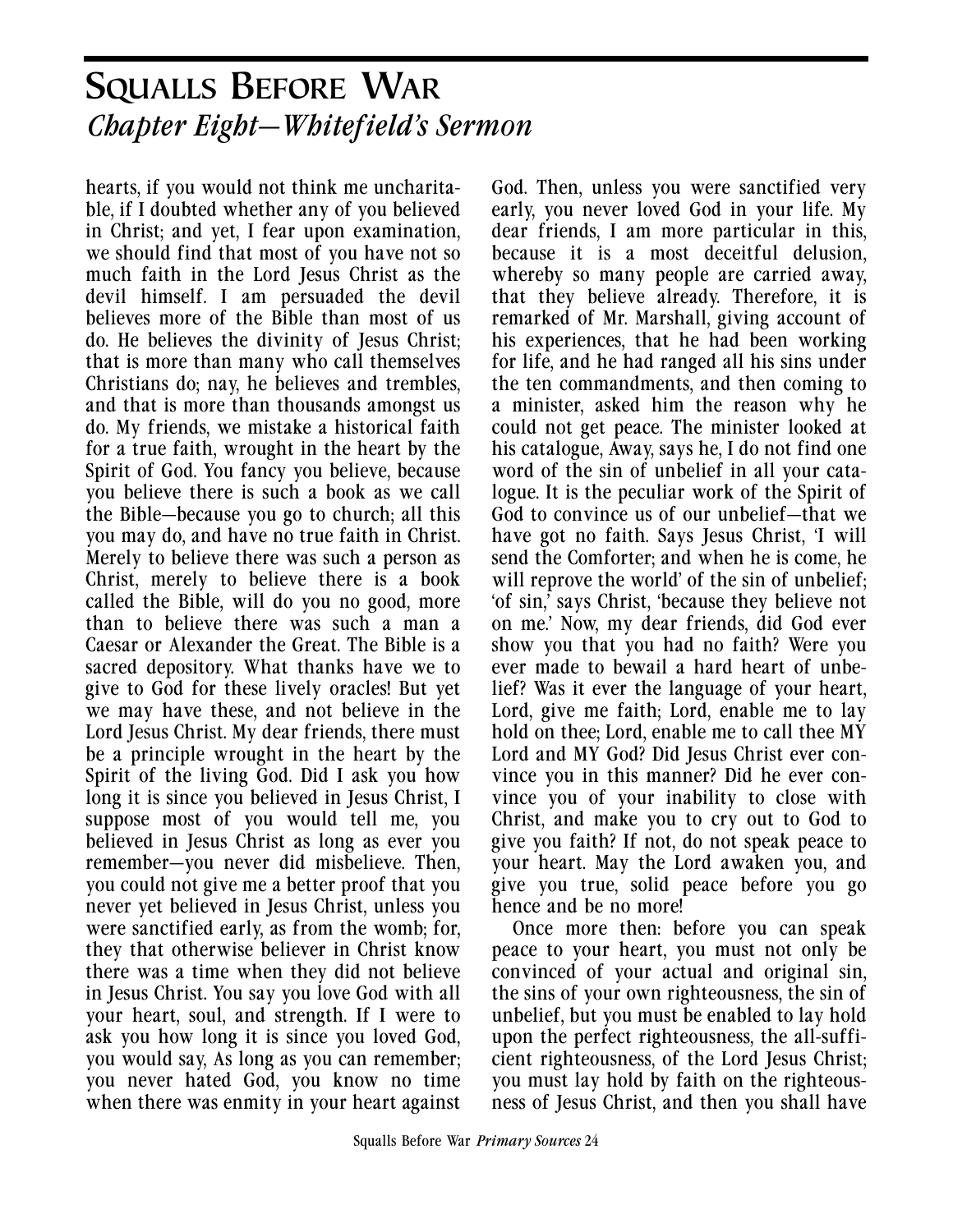peace. 'Come,' says Jesus, 'unto me, all ye that are weary and heavy laden, and I will give you rest.' This speaks encouragement to all that are weary and heavy laden; but the promise of rest is made to them only upon their coming and believing, and taking him to be their God and their all. Before we can ever have peace with God, we must be justified by faith through our Lord Jesus Christ, we must be enabled to apply Christ to our hearts, we must have Christ brought home to our souls, so as his righteousness may be made our righteousness, so as his merits may be imputed to our souls. My dear friends, were you ever married to Jesus Christ? Did Jesus Christ ever give himself to you? Did you ever close with Christ by a lively faith, so as to feel Christ in your hearts, so as to hear him speaking peace to your souls? Did peace ever flow in upon your hearts like a river? Did you ever feel that peace that Christ spoke to his disciples? I pray God he may come and speak peace to you. These things you must experience. I am not talking of the invisible realities of another world, of inward religion, of the work of God upon a poor sinner's heart. I am not talking of a matte of great importance, my dear hearers; you are all concerned in it, your souls are concerned in it, your eternal salvation is concerned in it. You may be all at peace, but perhaps the devil has lulled you asleep into a carnal lethargy and security, and will endeavor to keep you there, till he get you to hell, and there you will be awakened; but it will be dreadful to be awakened and find yourselves so fearfully mistaken, when the great gulf is fixed, when you will be calling to all eternity for a drop of water to cool your tongue, and shall not obtain it.

Give me leave, then, to address myself to several sorts of persons; and O may God, of his infinite mercy, bless the application! There are some of you perhaps can say, Through grace we can go along with you. Blessed be God, we have been convinced of our actual sins, we have been convinced of original sin, we have been convinced of selfrighteousness, we have felt the bitterness of unbelief, and through grace we have closed with Jesus Christ; we can speak peace to our hearts, because God hath spoken peace to us. Can you say so? Then I will salute you, as the angels did the women the first day of the week, All hail! Fear not ye, my dear brethren, you are happy souls; you may lie down and be at peace indeed, for God hath given you peace; you may be content under all the dispensations of providence, for nothing can happen to you now, but what shall be the effect of God's love to your soul; you need not fear what sightings may be without, seeing there is peace within. Have you closed with Christ? Is God your friend? Is Christ your friend? Then, look up with comfort; all is yours, and you are Christ's, and Christ is God's. Everything shall work together for your good; the very hairs of your head are numbered; he that toucheth you, toucheth the apple of God's eye. But then, my dear friends, beware of resting on your first conversion. You that are young believers in Christ, you should be looking out for fresh discoveries of the Lord Jesus Christ every moment; you must not build upon your past experiences, you must not build upon a work within you, but always come out of yourselves to the righteousness of Jesus Christ without you; you must be always coming as poor sinners to draw water out of the wells of salvation; you must be forgetting the things that are behind, and be continually pressing forward to the things that are before. My dear friends, you must keep u a tender, close walk with the Lord Jesus Christ. There are many of us who lose our peace by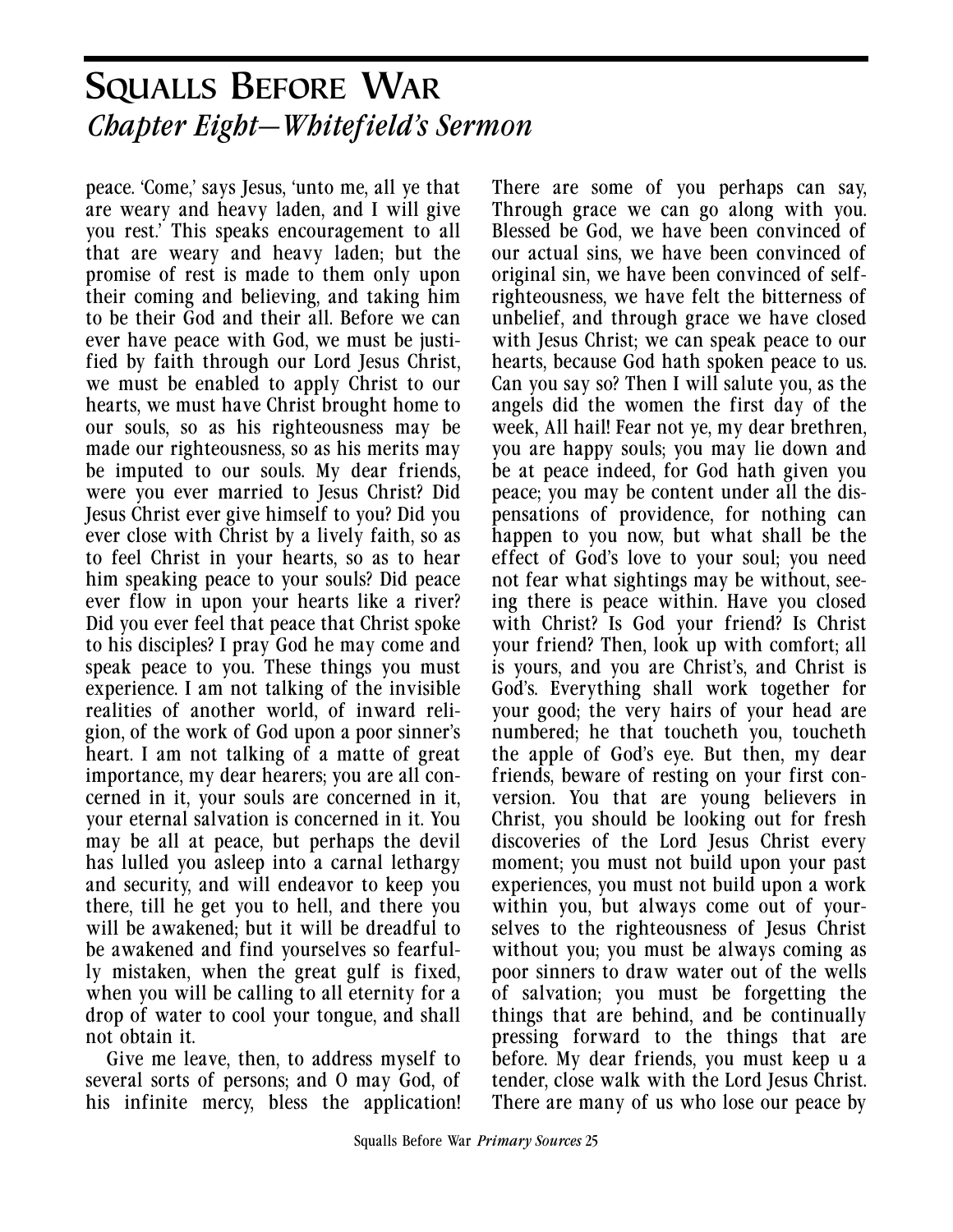our untender walk; something or other gets in betwixt Christ and us, and we fall into darkness; something or other steals our hearts from God, and this grieves the Holy Ghost, and the Holy Ghost leaves us to ourselves. Let me, therefore, exhort you that have got peace with God, to take care that you do not lose this peace. It is true, if you are once in Christ, you cannot finally fall from God: 'There is no condemnation to them that are in Christ Jesus;' but if you cannot fall finally, you may fall foully, and may go with broken bones all your days. Take care of backslidings; for Jesus Christ's sake, do not grieve the Holy Ghost—you may never recover your comfort while you live. O take care of going a gadding and wandering from God, after you have closed with Jesus Christ. My dear friends, I have paid dear for backsliding. Our hearts are so cursedly wicked, that if you take not care, if you do not keep up a constant watch, your wicked hearts will deceive you, and draw you aside. It will be sad to be under the scourge of a correcting Father; witness the visitation of Job, David, and other saints in Scripture. Let me, therefore, exhort you that have got peace to keep a close walk with Christ. I am grieved with the loose walk of those that are Christians, that have had discoveries of Jesus Christ; there is so little difference betwixt them and other people, that I scarce know which is the true Christian. Christians are afraid to speak of God—they run down with the stream; if they come into worldly company, they will talk of the world as if they were in their element; this you would not do when you had the first discoveries of Christ's love; you could talk then of Christ's love for ever, when the candle of the Lord shined upon your soul. That time has been when you had something to say for your dear Lord; but now you can go into company and hear others speaking about the world bold enough, and you are afraid of being laughed at if you speak for Jesus Christ. A great many people have grown conformists now in the worst sense of the word; they will cry out against the ceremonies of the church, as they may justly do; but then you are mighty fond of ceremonies in your behavior; you will conform to the world, which is a great deal worse. Many will stay till the devil bring up new fashions. Take care, then, not to be conformed to the world. What have Christians to do with the world? Christians should be singularly good, bold for their Lord, that all who are with you may take notice that you have been with Jesus. I would exhort you to come to a settlement in Jesus Christ, so as to have a continual abiding of God in your heart. We go a-building on our faith of adherence, and lost our comfort; but we should be growing up to a faith of assurance, to know that we are God's, and so walk in the comfort of the Holy Ghost and be edified. Jesus Christ is now much wounded in the house of his friends. Excuse me in being particular; for, my friends, it grieves me more that Jesus Christ should be wounded by his friends than by his enemies. We cannot expect anything else from Deists; but for such as have felt his power, to fall away, for them not to walk agreeably to the vocation wherewith they are called—by these means we bring our Lord's religion into contempt, to be a byword among the heathen. For Christ's sake, if you know Christ keep close by him; if God have spoken peace, O keep that peace by looking up to Jesus Christ every moment. Such as have got peace with God, if you are under trials, fear not, all things shall work for your good; if you are under temptations, fear not, if he has spoken peace to your hearts, all these things shall be for your good. But what shall I say to you that have got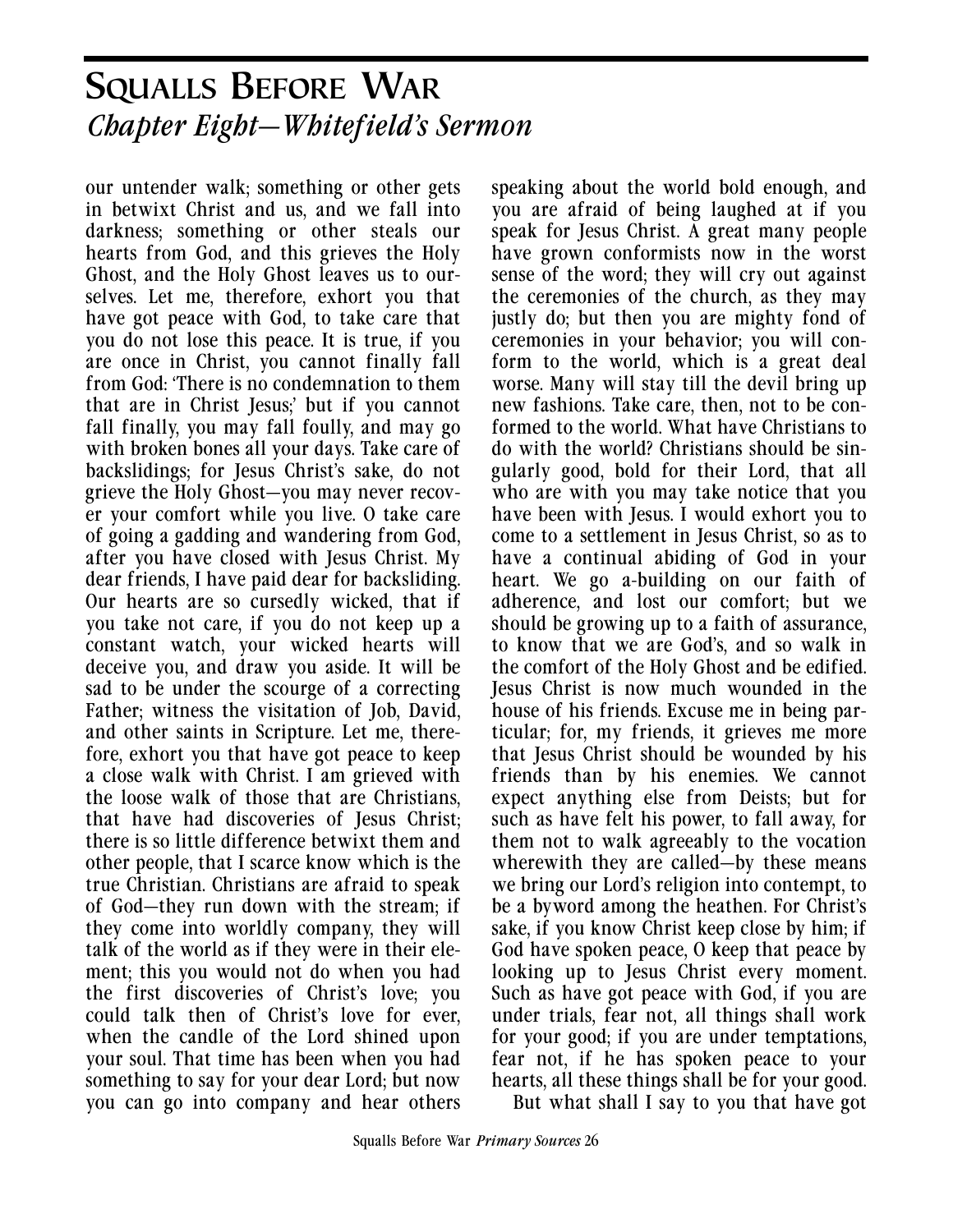o peace with God? — and these are, perhaps, the most of this congregation: it makes me weep to think of it. Most of you, if you examine your hearts, must confess that God never yet spoke peace to you; you are children of the devil, if Christ is not in you, if God has not spoken peace to your heart. Poor soul! What a cursed condition are you in. I would not be in your case for ten thousand, thousand worlds. Why? You are just hanging over hell. What peace can you have when God is your enemy, when the wrath of God is abiding upon your poor soul? Awake, then, you that are sleeping in a false peace, awake, ye carnal professors, ye hypocrites that go to church, receive the sacrament, read your Bibles, and never felt the power of God upon your hearts; you that are formal professors, you that are baptized heathens; awake, awake, and do not rest on a false bottom. Blame me not for addressing myself to you; indeed, it is out of love to your souls. I see you are lingering in your Sodom, and wanting to stay there; but I come to you as the angel did to Lot, to take you by the hand. Come away, my dear brethren—fly, fly, fly for your lives to Jesus Christ, fly to a bleeding God, fly to a throne of grace; and beg of God to break your hearts, beg of God to convince you of your actual sins, beg of God to convince you of your original sin, beg of God to convince you of your self-righteousness beg of God to give you faith, and to enable you to close with Jesus Christ. O you that are secure, I must be a son of thunder to you, and O that God may awaken you, though it be with thunder; it is out of love, indeed, that I speak to you. I know by sad experience what it is to be lulled asleep with a false peace; long was I lulled asleep, long did I think myself a Christian, when I knew nothing of the Lord Jesus Christ. I went perhaps farther than many of you do; I used to fast twice aweek, I used to pray sometimes none times aday, I used to receive the sacrament constantly every Lord's-day; and yet I knew nothing of Jesus Christ in my heart, I knew not that I must be a new creature—I knew nothing of inward religion in my soul. And perhaps, many of you may be deceived as I, poor creature, was; and, therefore, it is out of love to you indeed, that I speak to you. O if you do not take care, a form of religion will destroy your soul; you will rest in it, and will not come to Jesus Christ at all; whereas, these things are only the means, and not the end of religion; Christ is the end of the law for righteousness to all that believe. O, then, awake, you that are settled on your lees; awake you Church professors; awake you that have got a name to live, that are rich and think you want nothing, not considering that you are poor, and blind, and naked; I counsel you to come and buy of Jesus Christ gold, white raiment, and eye-salve. But I hope there are some that are a little wounded; I hope God does not intend to let me preach in vain; I hope God will reach some of your precious souls, and awaken some of you out of your carnal security; I hope there are some who are willing to come to Christ, and beginning to think that they have been building upon a false foundation. Perhaps the devil may strike in, and bid you despair of mercy; but fear not, what I have been speaking to you is only out of love to you—is only to awaken you, and let you see your danger. If any of you are willing to be reconciled to God, God the Father, Son, and Holy Ghost, is willing to be reconciled to you. O then, though you have no peace as yet, come away to Jesus Christ; he is our peace, he is our peace-maker—he has made peace betwixt God and offending man. Would you have peace with God? Away, then, to God through Jesus Christ, who has purchased peace; the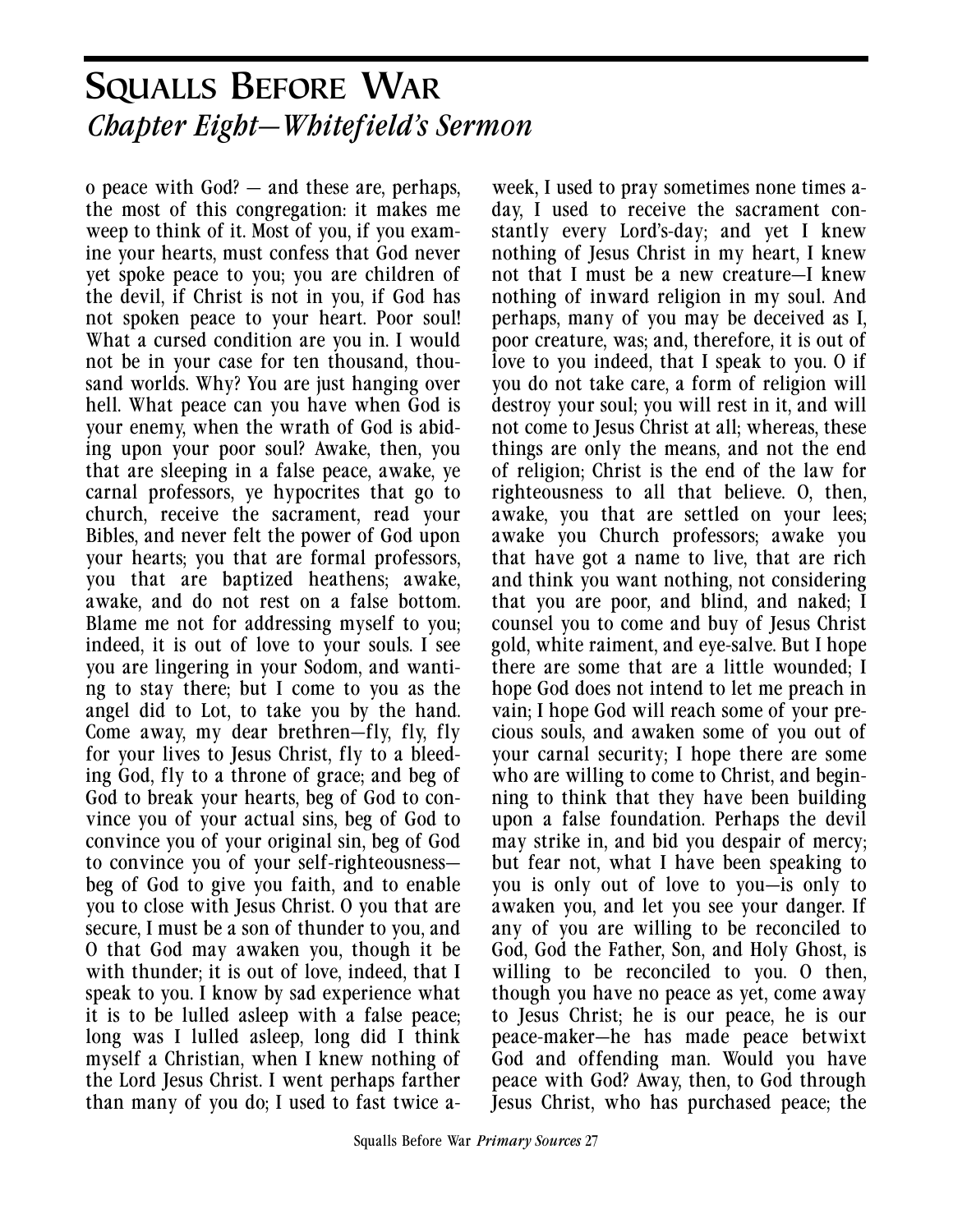Lord Jesus has shed his heart's blood for this. He died for this; he rose again for this; he ascended into the highest heaven, and is now interceding at the right hand of God. Perhaps you think there will be no peace for you. Why so? Because you are sinners? Because you have crucified Christ—you have put him to open shame—you have trampled under foot the blood of the Son of God? What of all this? Yet there is peace for you. Pray, what did Jesus Christ say of his disciples, when he came to them the first day of the week? The first word he said was, 'Peace be unto you;' he showed them his hands and his side, and said, 'Peace be unto you.' It is as much as if he had said, Fear not, my disciples; see my hands and my feet how they have been pierced for your sake; therefore fear not. How did Chris speak to his disciples? 'Go tell my brethren, and tell broken-hearted Peter in particular, that Christ is risen, that he is ascended unto his Father and your Father, to his God and your God.' And after Christ rose from the dead, he came preaching peace, with an olive branch of peace, like Noah's dove; 'My peace I leave with you.' Who were they? They were enemies of Christ as well as we, they were deniers of Christ once as well as we. Perhaps some of you have backslidden and lost your peace, and you think you deserve no peace; and no more you do. But, then, God will heal your backslidings, he will love you freely. As for you that are wounded, if you are made willing to come to Christ, come away. Perhaps some of you want to dress yourselves in your duties, that are but rotten rags. No, you had better come naked as you are, for you must throw aside your rags, and come in your blood. Some of you may say, We would come, but we have got a hard heart. But you will never get it made soft till ye come to Christ; he will take away the heart of stone, and give you an heart of flesh; he will speak peace to your souls; though ye have betrayed him, yet he will be your peace. Shall I prevail upon any of you this morning to come to Jesus Christ? There is a great multitude of souls here; how shortly must you all die, and go to judgment! Even before night, or to-morrow's night, some of you may be laid out for this kirk-yard. And how will you do if you be not at peace with God—if the Lord Jesus Christ has not spoken peace to your heart? If God speak not peace to you here, you will be damned for ever. I must not flatter you, my dear friends; I will deal sincerely with your souls. Some of you may think I carry things too far. But, indeed, when you come to judgment, you will find what I say is true, either to your eternal damnation or comfort. May God influence your hearts to come to him! I am not willing to go away without persuading you. I cannot be persuaded but God may make use of me as a means of persuading some of you to come to the Lord Jesus Christ. O did you but feel the peace which they have that love the Lord Jesus Christ! 'Great peace have they,' say the psalmist, 'that love they law; nothing shall offend them.' But there is no peace to the wicked. I know what it is to live a life of sin; I was obliged to sin in order to stifle conviction. And I am sure this is the way many of you take; If you get into company, you drive off conviction. But you had better go to the bottom at once; it must be done—your wound must be searched, or you must be damned. If it were a matter of indifference, I would not speak one word about it. But you will be damned without Christ. He is the way, he is the truth, and the life. I cannot think you should go to hell without Christ. How can you dwell with everlasting burnings? How can you abide the thought of living with the devil for ever? Is it not better to have some soul-trouble here, than to be sent